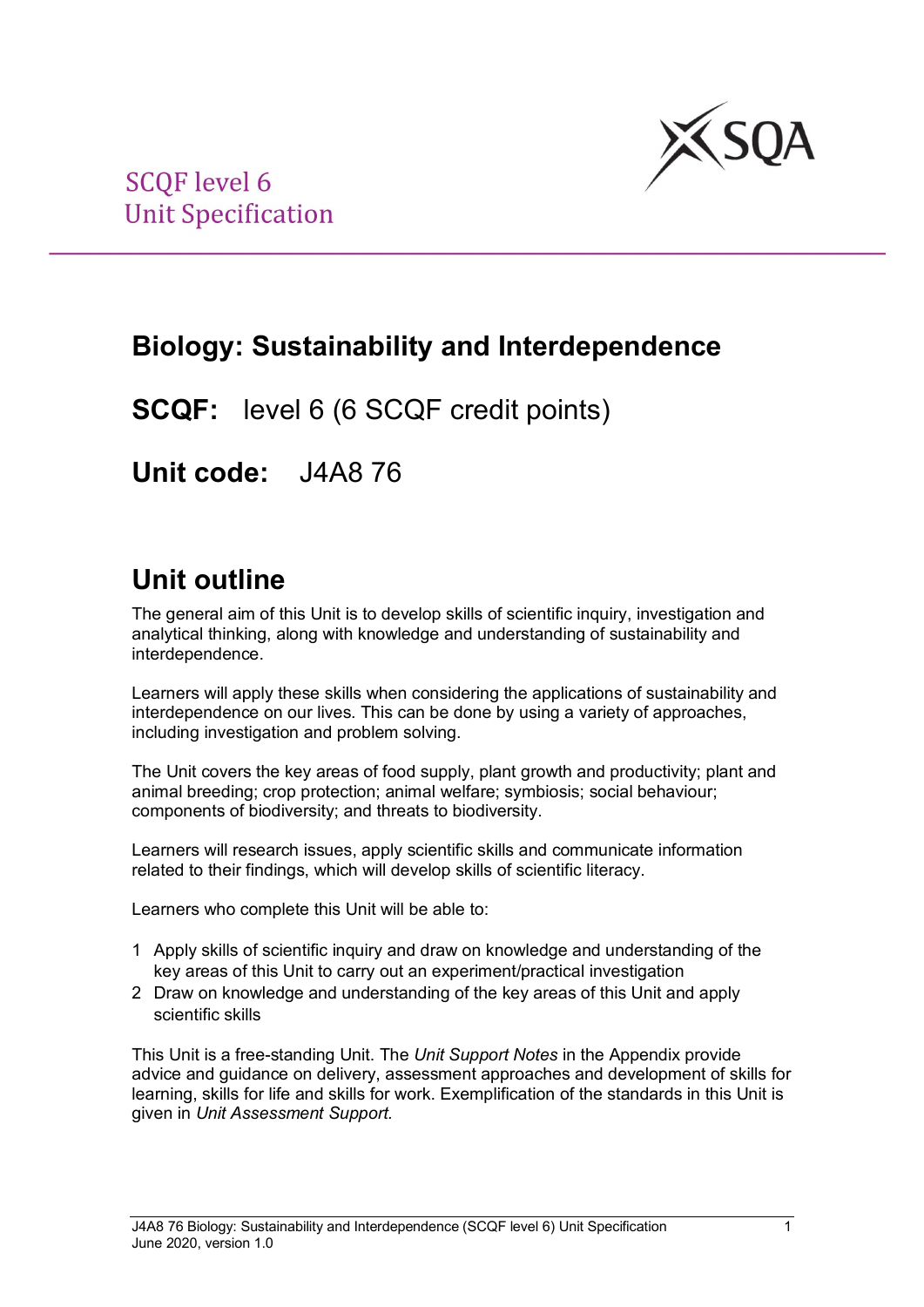### **Recommended entry**

Entry to this Unit is at the discretion of the centre. However, learners would normally be expected to have attained the skills, knowledge and understanding required by one or more of the following or equivalent qualifications and/or experience:

- ♦ National 5 Biology Course
- ♦ free-standing SCQF level 5 Biology Units

### **Equality and inclusion**

This Unit Specification has been designed to ensure that there are no unnecessary barriers to learning or assessment. The individual needs of learners should be taken into account when planning learning experiences, selecting assessment methods or considering alternative evidence. For further information, please refer to the Appendix: *Unit Support Notes.*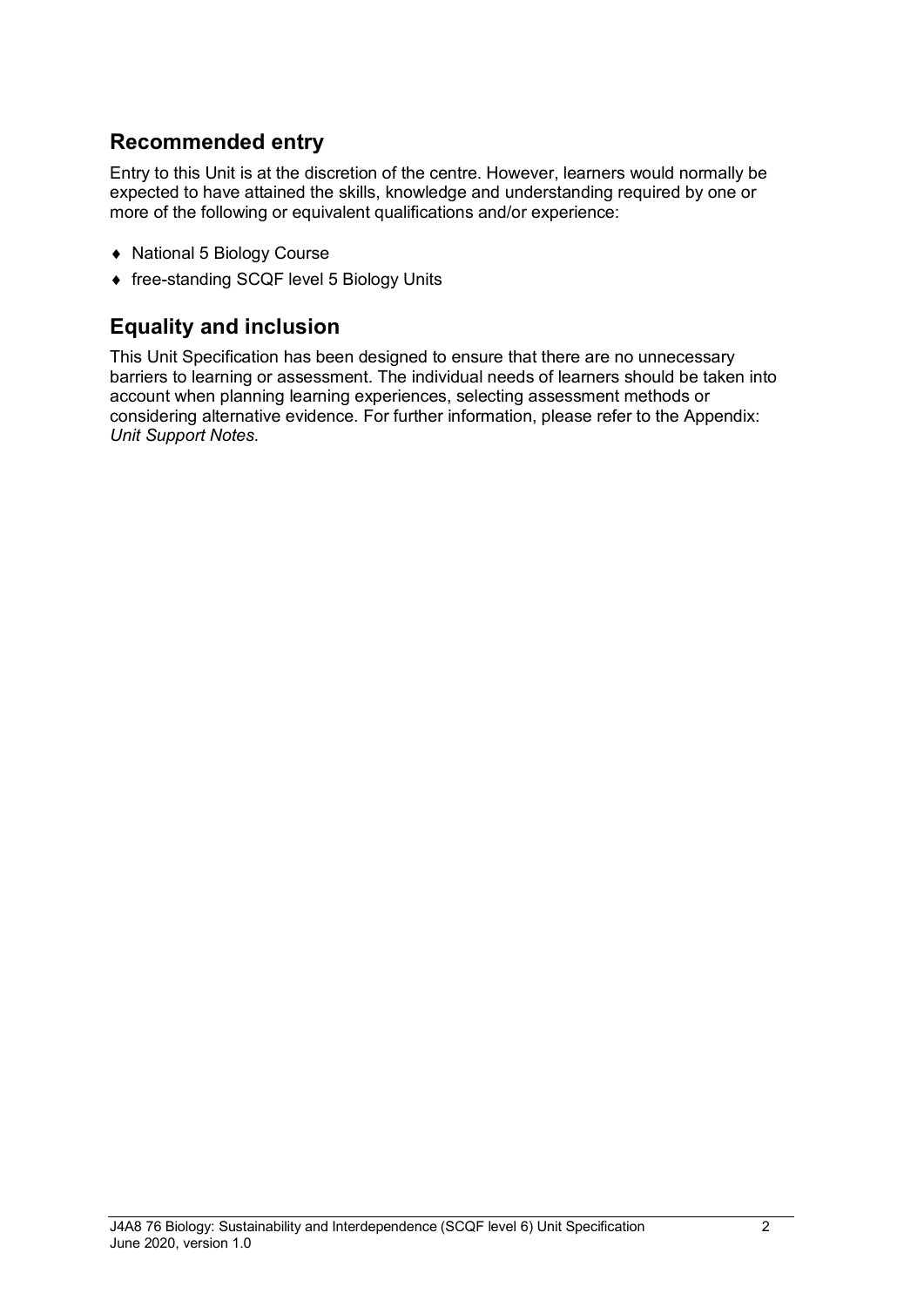# **Standards Outcomes and Assessment Standards Outcome 1**

The learner will:

- **1 Apply skills of scientific inquiry and draw on knowledge and understanding of the key areas of this Unit to carry out an experiment/practical investigation by:**
- 1.1 Planning an experiment/practical investigation
- 1.2 Following procedures safely
- 1.3 Making and recording observations/measurements correctly
- 1.4 Presenting results in an appropriate format
- 1.5 Drawing valid conclusions
- 1.6 Evaluating experimental procedures

### **Outcome 2**

The learner will:

- **2 Draw on knowledge and understanding of the key areas of this Unit and apply scientific skills by:**
- 2.1 Making accurate statements
- 2.2 Solving problems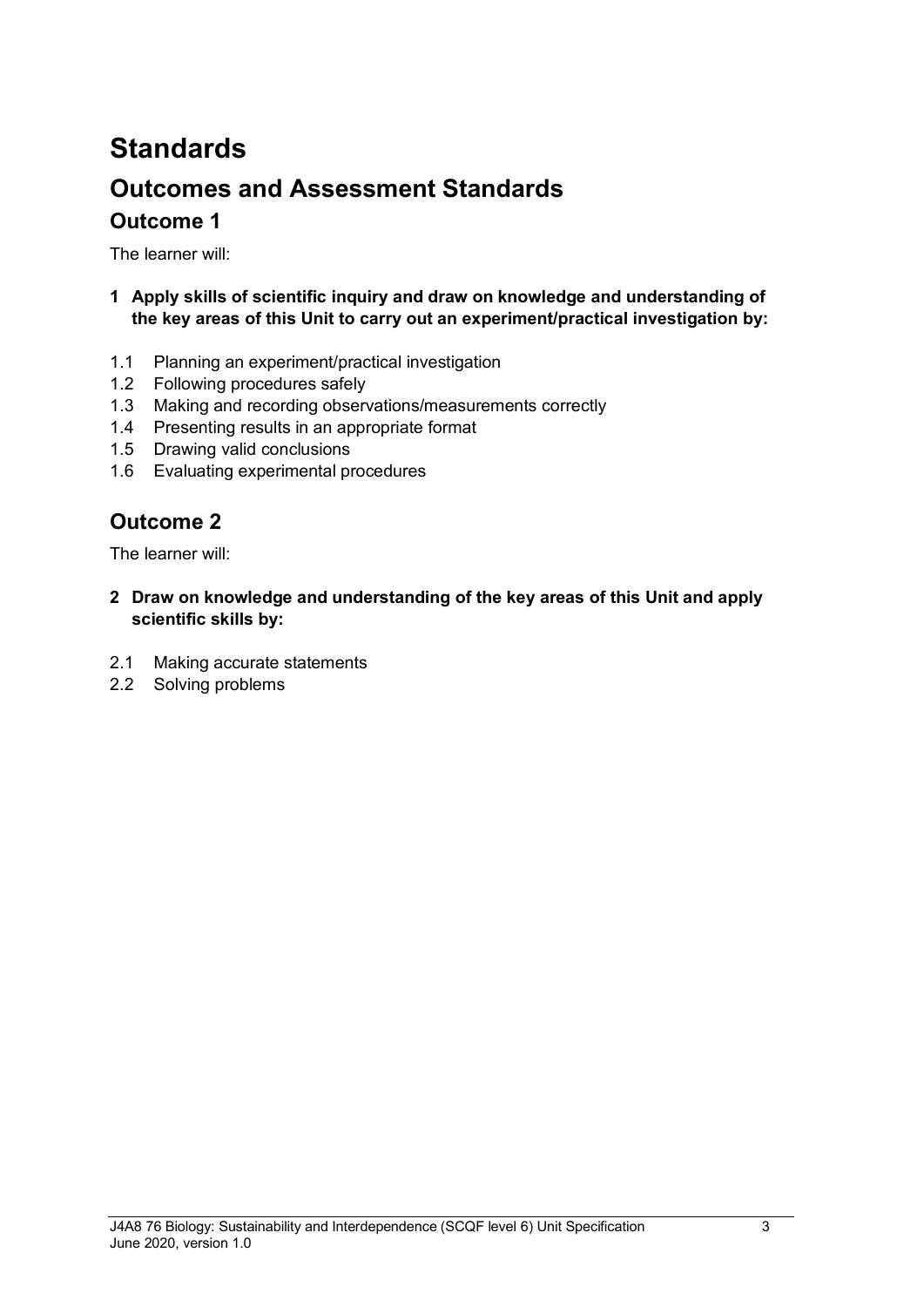## **Evidence Requirements for the Unit**

Assessors should use their professional judgement, subject knowledge and experience, and understanding of their learners, to determine the most appropriate ways to generate evidence and the conditions and contexts in which they are used.

The key areas covered in this Unit are food supply, plant growth and productivity; plant and animal breeding; crop protection; animal welfare; symbiosis; social behaviour; components of biodiversity; and threats to biodiversity.

The following table describes the evidence for the Assessment Standards. Exemplification of assessment is provided in *Unit Assessment Support*.

| <b>Assessment Standard</b>                     | <b>Evidence required</b>                                                                                                                                                                                                                                                                                                                |
|------------------------------------------------|-----------------------------------------------------------------------------------------------------------------------------------------------------------------------------------------------------------------------------------------------------------------------------------------------------------------------------------------|
| Planning an experiment                         | The plan must include:                                                                                                                                                                                                                                                                                                                  |
|                                                | a clear statement of the aim<br>a hypothesis<br>a dependent and independent variable<br>variables to be kept constant<br>measurements/observations to be made<br>the equipment/materials<br>a clear and detailed description of how the<br>experiment/practical investigation should be<br>carried out, including safety considerations |
| Following procedures safely                    | The learner must be seen to follow procedures<br>safely.                                                                                                                                                                                                                                                                                |
| Making and recording                           | The raw data must be collated in a relevant                                                                                                                                                                                                                                                                                             |
| observations/measurements correctly            | format, for example a table.                                                                                                                                                                                                                                                                                                            |
| Presenting results in an appropriate<br>format | One format from: bar graph or line graph.                                                                                                                                                                                                                                                                                               |
| Drawing a valid conclusion                     | Must include reference to the aim and be<br>supported by the results.                                                                                                                                                                                                                                                                   |
| Evaluating experimental procedures             | Provide one evaluative statement about the<br>procedures used and suggest one improvement<br>for the experiment.<br>or<br>Provide two evaluative statements about the<br>procedures used.<br>or<br>Suggest two improvements for the experiment.                                                                                         |
|                                                | Appropriate justification must also be provided,<br>whichever option is chosen.                                                                                                                                                                                                                                                         |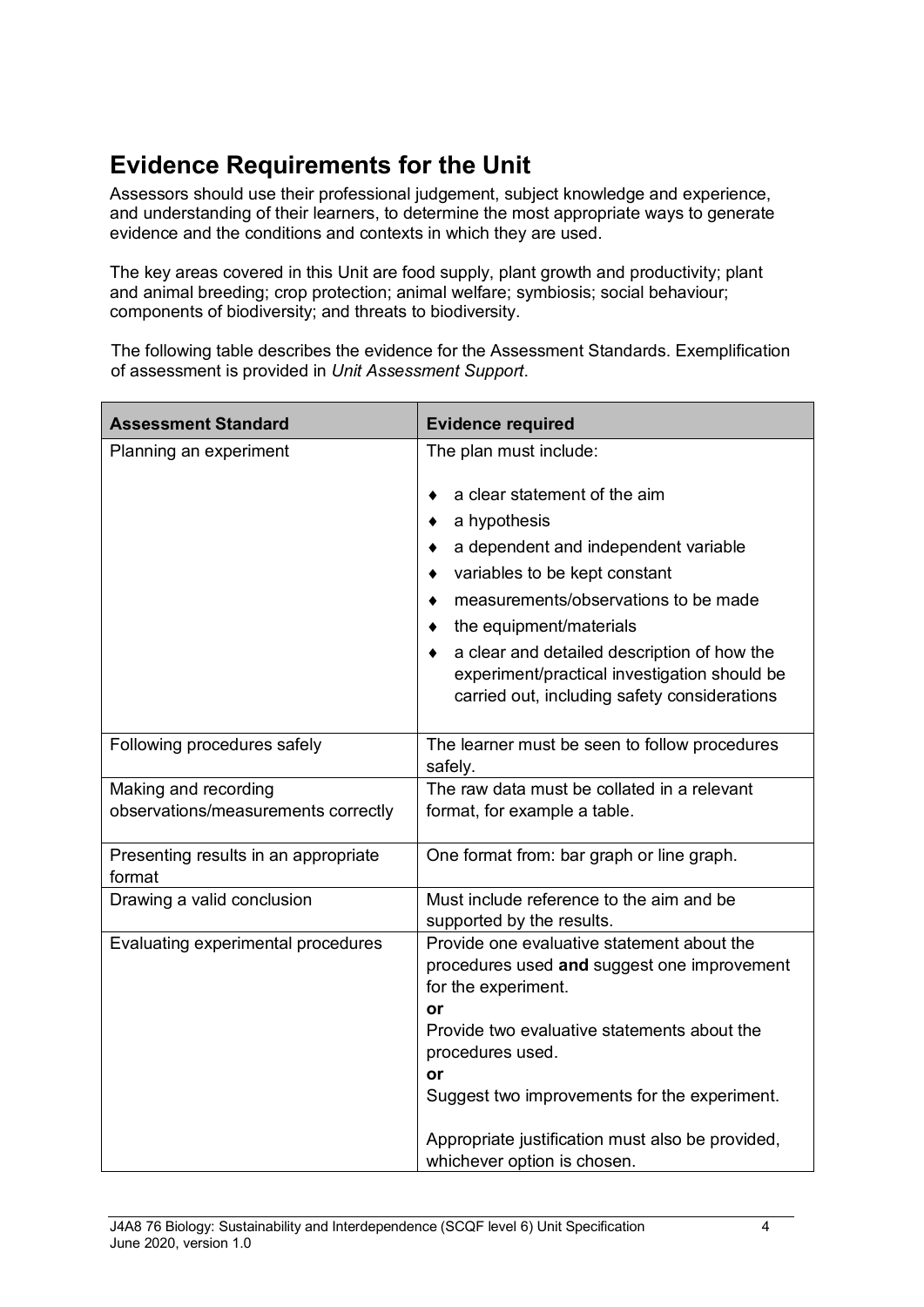| <b>Assessment Standard</b>                         | <b>Evidence required</b>                                                                                    |  |
|----------------------------------------------------|-------------------------------------------------------------------------------------------------------------|--|
| Making accurate statements and<br>solving problems | Achieve at least 50% of the total marks available<br>in a holistic assessment.                              |  |
|                                                    | A holistic assessment must include:                                                                         |  |
|                                                    | an appropriate number of opportunities to<br>٠<br>make accurate statements for each key area<br>of the Unit |  |
|                                                    | at least one opportunity to demonstrate each<br>of the following problem-solving skills:                    |  |
|                                                    | - make generalisations/predictions                                                                          |  |
|                                                    | — select information                                                                                        |  |
|                                                    | process information, including<br>calculations, as appropriate                                              |  |
|                                                    | - analyse information                                                                                       |  |

## **Assessment Standard thresholds**

#### **Outcome 1**

Learners are not required to show full mastery of the Assessment Standards to achieve Outcome 1. Instead, five out of the six Assessment Standards for Outcome 1 must be met to achieve a pass. Learners must be given the opportunity to meet all Assessment Standards.

### **Outcome 2**

Learners are assessed using a holistic assessment that assesses Assessment Standards 2.1 and 2.2. To gain a pass for Outcome 2, learners must achieve 50% or more of the total marks available in the assessment.

### **Transfer of evidence**

Evidence for the achievement of Outcome 1 for this Unit can be used as evidence for the achievement of Outcome 1 in the SCQF level 6 Units: Biology: DNA and the Genome (J4A6 76) and Biology: Metabolism and Survival (J4A7 76).

Evidence for the achievement of Outcome 2 for this Unit is **not** transferable between the SCQF level 6 Units: Biology: DNA and the Genome (J4A6 76) and Biology: Metabolism and Survival (J4A7 76).

### **Re-assessment**

SQA's guidance on re-assessment is that there should only be one or, in exceptional circumstances, two re-assessment opportunities. Re-assessment must be carried out under the same conditions as the original assessment.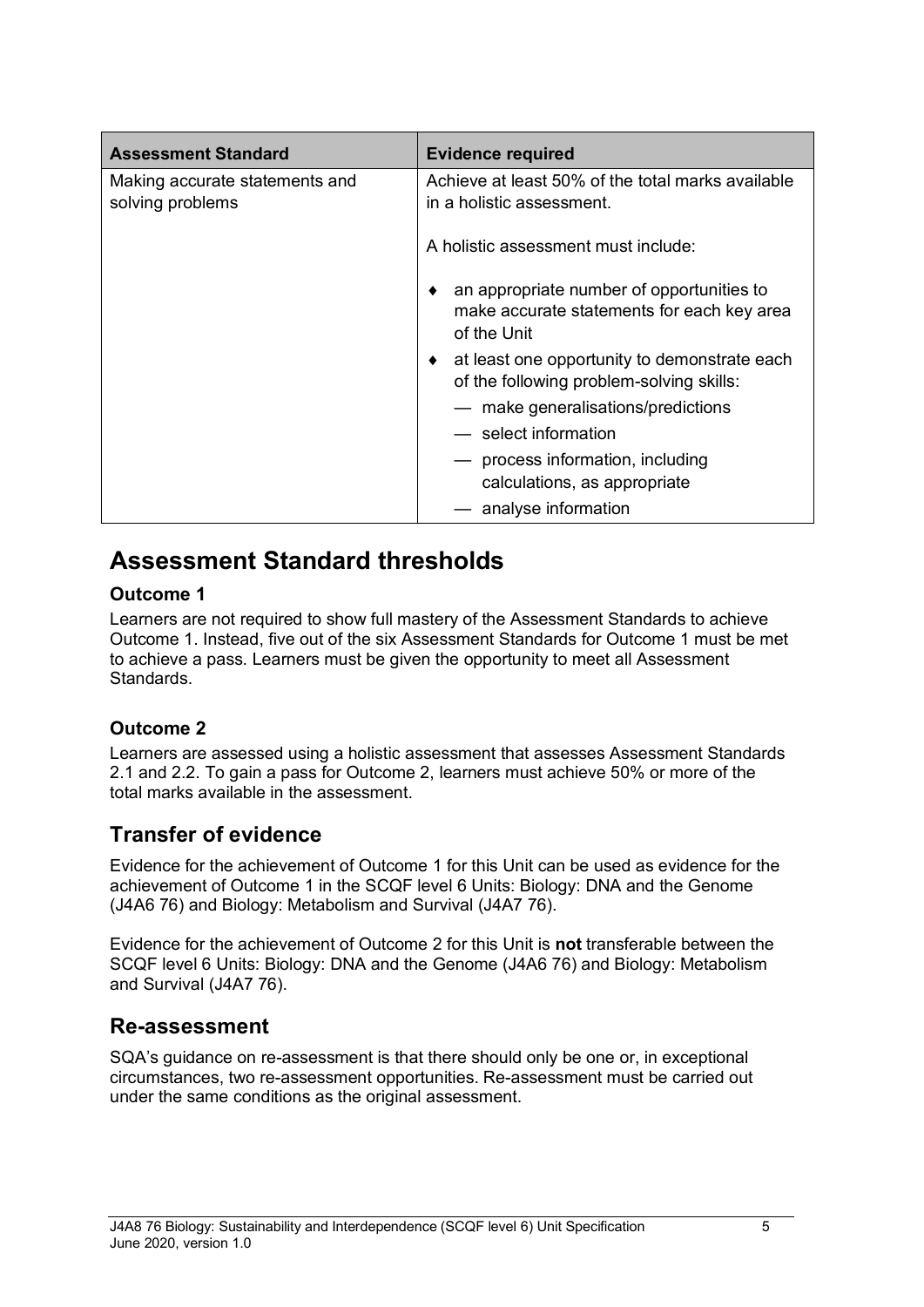#### **Outcome 1**

Learners can re-draft their original Outcome 1 report or carry out a new experiment/practical investigation.

#### **Outcome 2**

Learners must have a full re-assessment opportunity, ie a holistic assessment. To achieve Outcome 2, learners must achieve 50% of the total marks available in the re-assessment.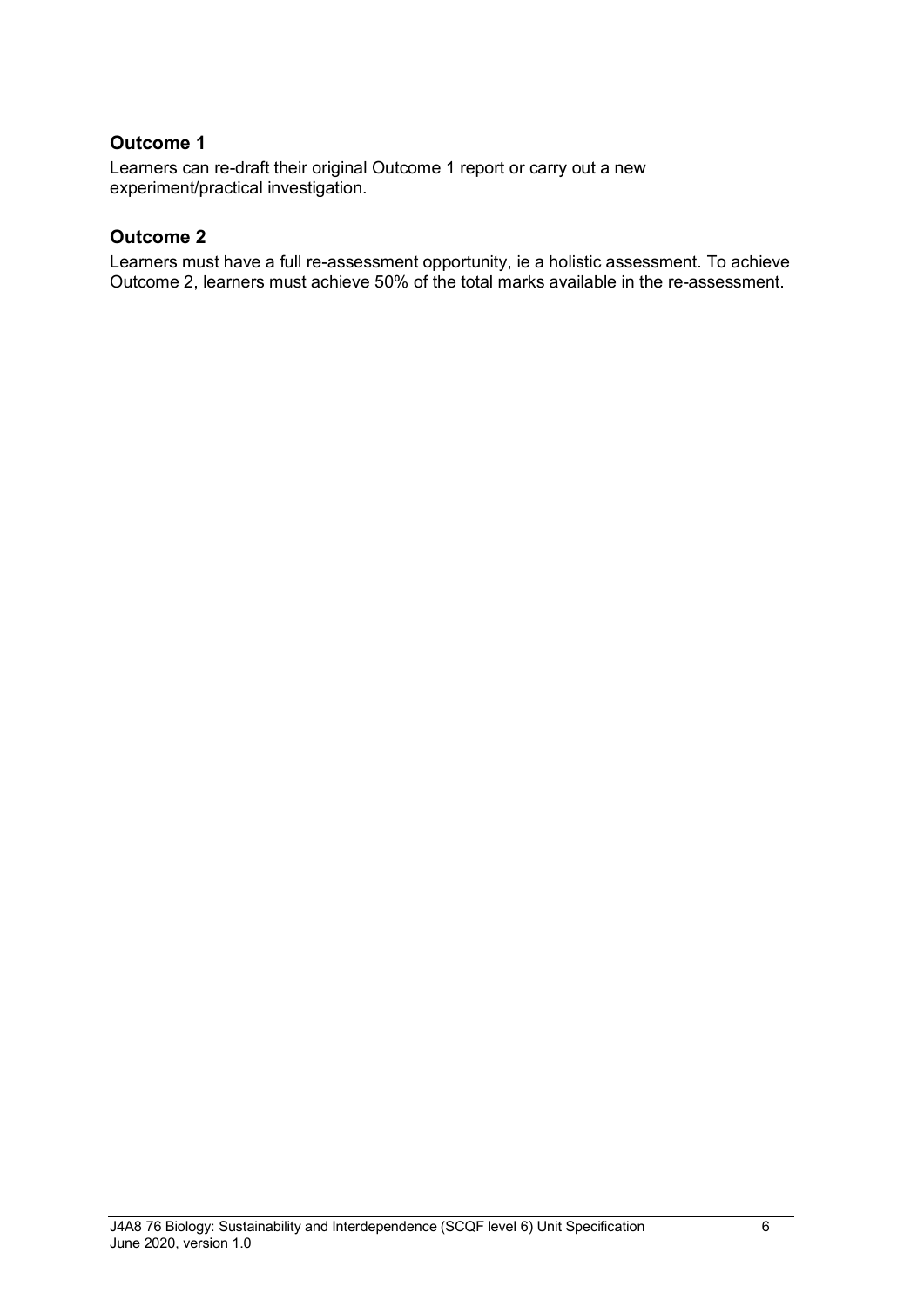## **Development of skills for learning, skills for life and skills for work**

It is expected that learners will develop broad, generic skills through this Unit. The skills that learners will be expected to improve on and develop through the Unit are based on SQA's *Skills Framework: Skills for Learning, Skills for Life and Skills for Work and drawn* from the main skills areas listed below. These must be built into the Unit where there are appropriate opportunities.

#### **1 Literacy**

1.2 Writing

#### **2 Numeracy**

- 2.1 Number processes
- 2.2 Money, time and measurement
- 2.3 Information handling

#### **5 Thinking skills**

- 5.3 Applying
- 5.4 Analysing and evaluating
- 5.5 Creating

Amplification of these is given in SQA's *Skills Framework: Skills for Learning, Skills for Life and Skills for Work.* The level of these skills should be at the same SCQF level of the Unit and be consistent with the SCQF level descriptor. Further information on building in skills for learning, skills for life and skills for work is given in the Appendix: *Unit Support Notes.*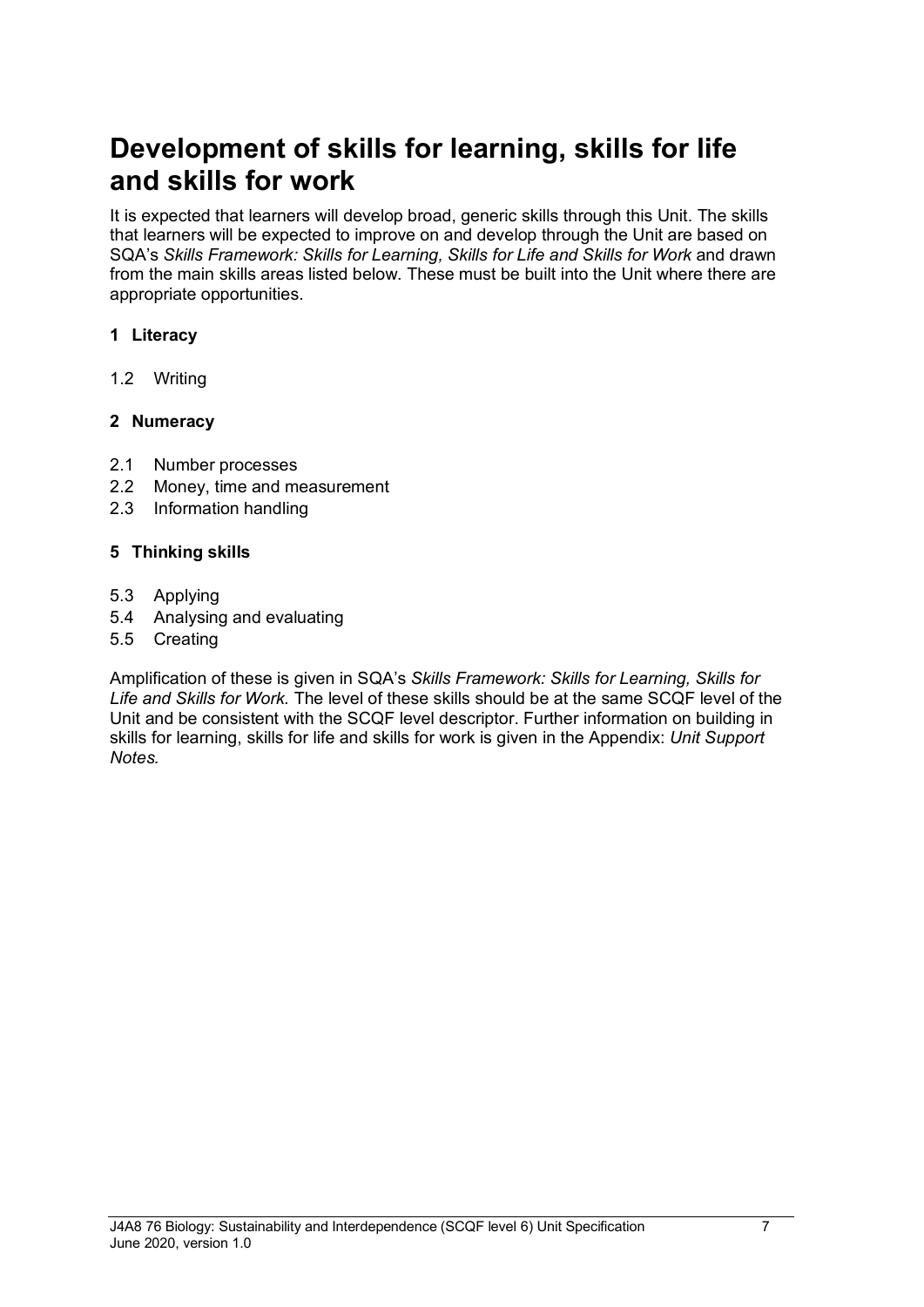# **Appendix: Unit Support Notes Introduction**

These support notes are not mandatory. They provide advice and guidance on approaches to delivering and assessing this Unit. They are intended for teachers and lecturers who are delivering this Unit. They should be read in conjunction with:

♦ *Unit Assessment Support* 

## **Developing skills, knowledge and understanding**

Teachers and lecturers are free to select the skills, knowledge, understanding and contexts that are most appropriate for delivery in their centres.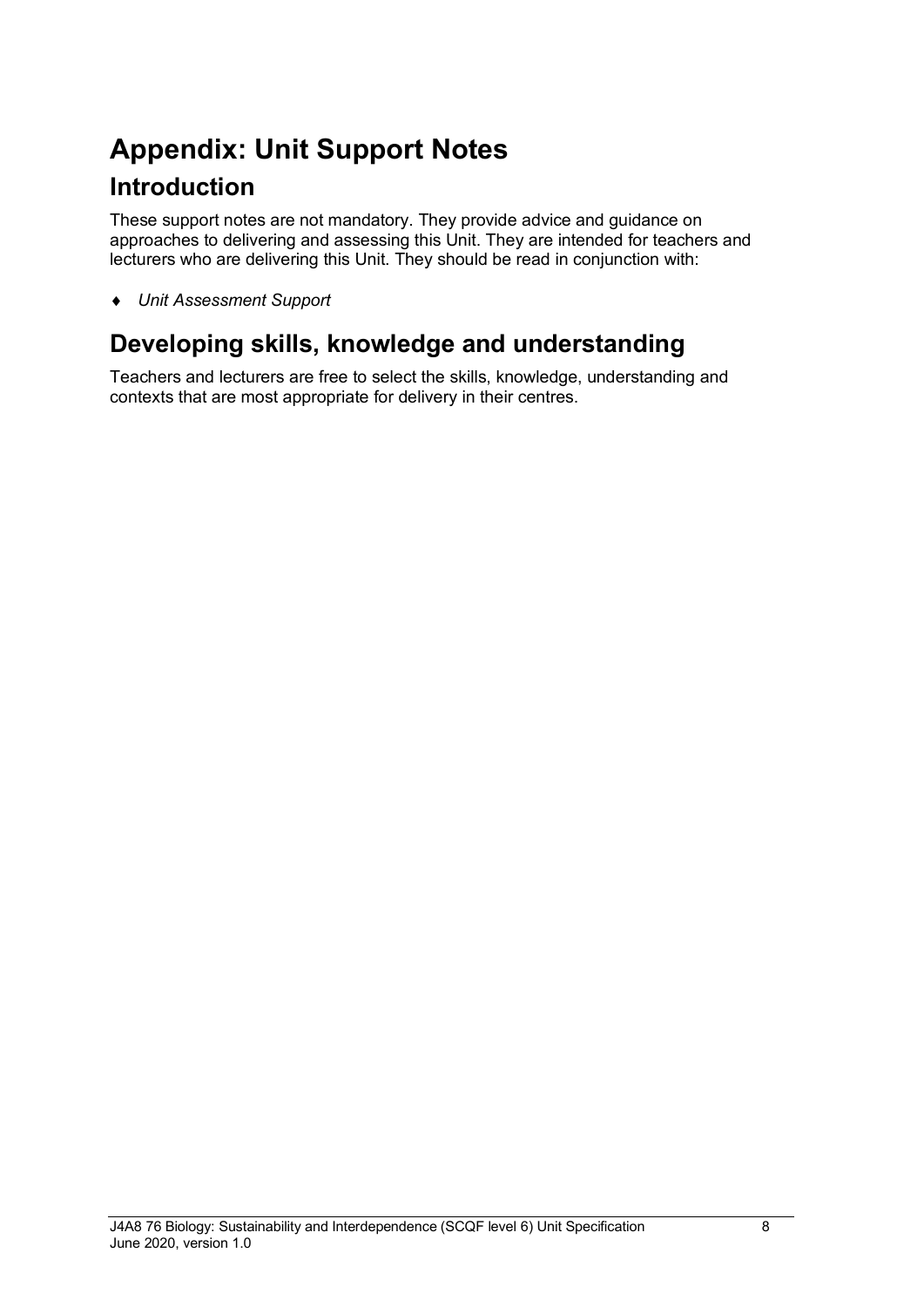# **Approaches to learning and teaching**

| <b>Sustainability and interdependence</b>                                                                                                                                                                                                                                                                                                                                                                                                                                                                                                               |                                                                                                                                                                                                                                                                                                                                                                                              |                                      |
|---------------------------------------------------------------------------------------------------------------------------------------------------------------------------------------------------------------------------------------------------------------------------------------------------------------------------------------------------------------------------------------------------------------------------------------------------------------------------------------------------------------------------------------------------------|----------------------------------------------------------------------------------------------------------------------------------------------------------------------------------------------------------------------------------------------------------------------------------------------------------------------------------------------------------------------------------------------|--------------------------------------|
| <b>Key areas</b>                                                                                                                                                                                                                                                                                                                                                                                                                                                                                                                                        | Depth of knowledge required                                                                                                                                                                                                                                                                                                                                                                  | <b>Suggested learning activities</b> |
| 1 Food supply, plant growth and<br>productivity<br>(a) Food supply<br>Food security and sustainable food<br>production                                                                                                                                                                                                                                                                                                                                                                                                                                  | Food security is the ability of human<br>populations to access food of sufficient<br>quality and quantity.                                                                                                                                                                                                                                                                                   |                                      |
| Increase in human population and<br>concern for food security leads to a<br>demand for increased food production.<br>Food production must be sustainable and<br>not degrade the natural resources on<br>which agriculture depends.                                                                                                                                                                                                                                                                                                                      |                                                                                                                                                                                                                                                                                                                                                                                              |                                      |
| Agricultural production depends on<br>factors that control photosynthesis and<br>plant growth. The area to grow crops is<br>limited. Increased food production will<br>depend on factors that control plant<br>growth — breeding of higher yielding<br>cultivars, use of fertiliser, protecting crops<br>from pests, diseases and competition.<br>Livestock produce less food per unit area<br>than crop plants due to loss of energy<br>between trophic levels. Livestock<br>production is often possible in habitats<br>unsuitable for growing crops. | All food production is dependent<br>ultimately upon photosynthesis. Plant crop<br>examples include cereals, potato, roots<br>and legumes. Breeders seek to develop<br>crops with higher nutritional values,<br>resistance to pests and diseases, physical<br>characteristics suited to rearing and<br>harvesting as well as those that can thrive<br>in particular environmental conditions. |                                      |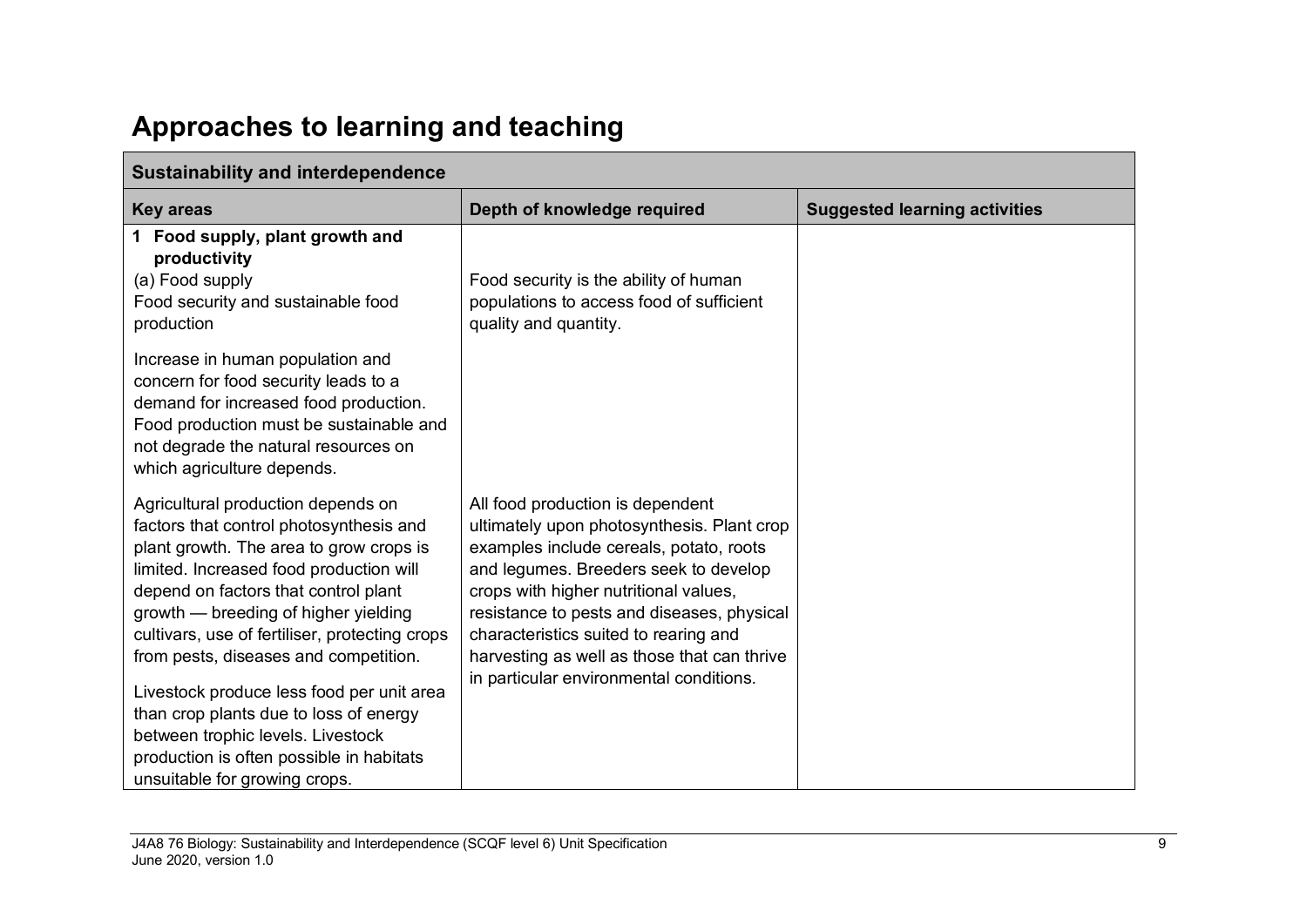| <b>Sustainability and interdependence</b>                                                                                                                                                                              |                                                                    |                                                                                                                   |  |
|------------------------------------------------------------------------------------------------------------------------------------------------------------------------------------------------------------------------|--------------------------------------------------------------------|-------------------------------------------------------------------------------------------------------------------|--|
| <b>Key areas</b>                                                                                                                                                                                                       | Depth of knowledge required                                        | <b>Suggested learning activities</b>                                                                              |  |
| (b) Photosynthesis<br>Light energy is absorbed by<br>photosynthetic pigments to generate ATP<br>and for photolysis.                                                                                                    | Light energy not absorbed is transmitted<br>or reflected.          | Examine the spectrum of visible light and<br>artificial light sources with a simple<br>spectroscope.              |  |
| Absorption spectra of chlorophyll a and b<br>and carotenoids compared to action<br>spectra for photosynthesis. Carotenoids<br>extend the range of wavelengths                                                          |                                                                    | Examine light transmission through<br>extracted chlorophyll with a simple<br>spectroscope.                        |  |
| absorbed and pass the energy to<br>chlorophyll for photosynthesis.                                                                                                                                                     | Each pigment absorbs a different range of<br>wavelengths of light. | Carry out experiments to investigate the<br>action spectra of photosynthesis in plants<br>using coloured filters. |  |
| Absorbed light energy excites electrons in<br>the pigment molecule. Transfer of these<br>electrons through the electron transport<br>chain releases energy to generate ATP by<br>ATP synthase. Energy is also used for |                                                                    | Carry out paper or thin-layer<br>chromatography of photosynthetic<br>pigments.                                    |  |
| photolysis, in which water is split into<br>oxygen, which is evolved, and hydrogen<br>ions, which are transferred to the<br>coenzyme NADP.                                                                             |                                                                    | Research photosynthetic pigments in<br>other photoautotrophs.<br>Carry out the Hill reaction.                     |  |
| In the carbon fixation stage (Calvin cycle),<br>the enzyme RuBisCO fixes carbon dioxide<br>by attaching it to ribulose bisphosphate<br>(RuBP). The 3-phosphoglycerate (3PG)<br>produced is phosphorylated by ATP and   |                                                                    |                                                                                                                   |  |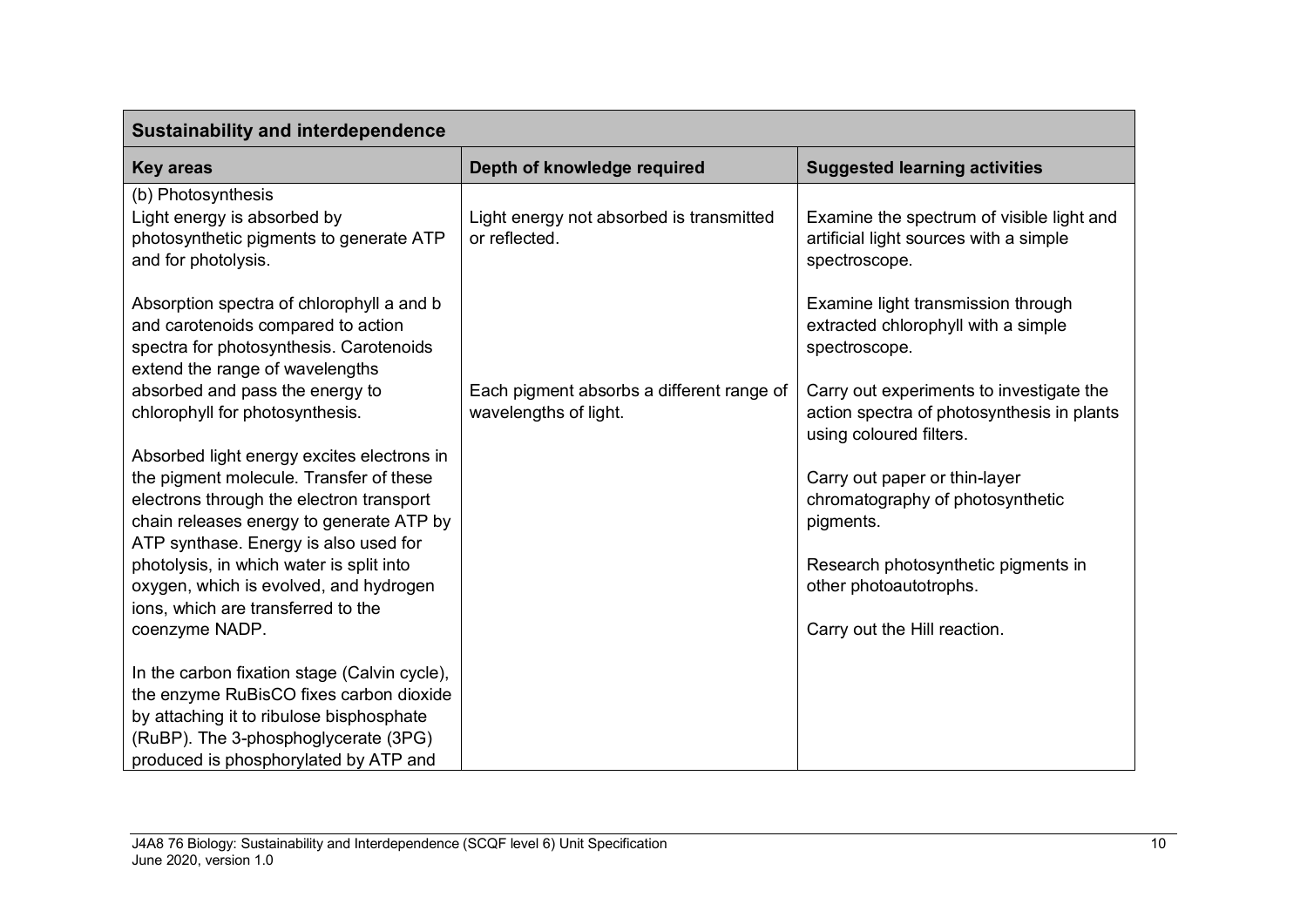| <b>Sustainability and interdependence</b>                                                                                                                            |                                                                                                                                                                                                                                                |                                                                                                                                                                            |
|----------------------------------------------------------------------------------------------------------------------------------------------------------------------|------------------------------------------------------------------------------------------------------------------------------------------------------------------------------------------------------------------------------------------------|----------------------------------------------------------------------------------------------------------------------------------------------------------------------------|
| <b>Key areas</b>                                                                                                                                                     | Depth of knowledge required                                                                                                                                                                                                                    | <b>Suggested learning activities</b>                                                                                                                                       |
| combined with hydrogen ions from NADPH<br>to form glyceraldehyde-3-phosphate<br>(G3P). G3P is used to regenerate RuBP<br>and for the synthesis of glucose.           |                                                                                                                                                                                                                                                |                                                                                                                                                                            |
| Glucose may be used as a respiratory<br>substrate, synthesised into starch or<br>cellulose or passed to other biosynthetic<br>pathways.                              | These biosynthetic pathways can lead to<br>the formation of a variety of metabolites,<br>such as DNA, protein and fat.                                                                                                                         | Carry out experiments on the synthesis of<br>starch from glucose-1-phosphate by<br>potato phosphorylase.                                                                   |
| 2 Plant and animal breeding<br>(a) Plant and animal breeding to improve<br>characteristics to help support sustainable<br>food production                            | Breeders develop crops and animals with<br>higher food yields, higher nutritional<br>values, pest and disease resistance and<br>ability to thrive in particular environmental<br>conditions.                                                   | Research resistance of potato varieties to<br>Phytophthora infestans.                                                                                                      |
| (b) Plant field trials are carried out in a<br>range of environments to compare the<br>performance of different cultivars or<br>treatments and to evaluate GM crops. |                                                                                                                                                                                                                                                | Evaluate crop trials to draw conclusions<br>on crop suitability, commenting on validity<br>and reliability of trial design and the<br>treatment of variability in results. |
| In designing field trials, account has to be<br>taken of the selection of treatments, the<br>number of replicates and the<br>randomisation of treatments.            | The selection of treatments to ensure<br>valid comparisons, the number of<br>replicates to take account of the variability<br>within the sample, and the randomisation<br>of treatments to eliminate bias when<br>measuring treatment effects. |                                                                                                                                                                            |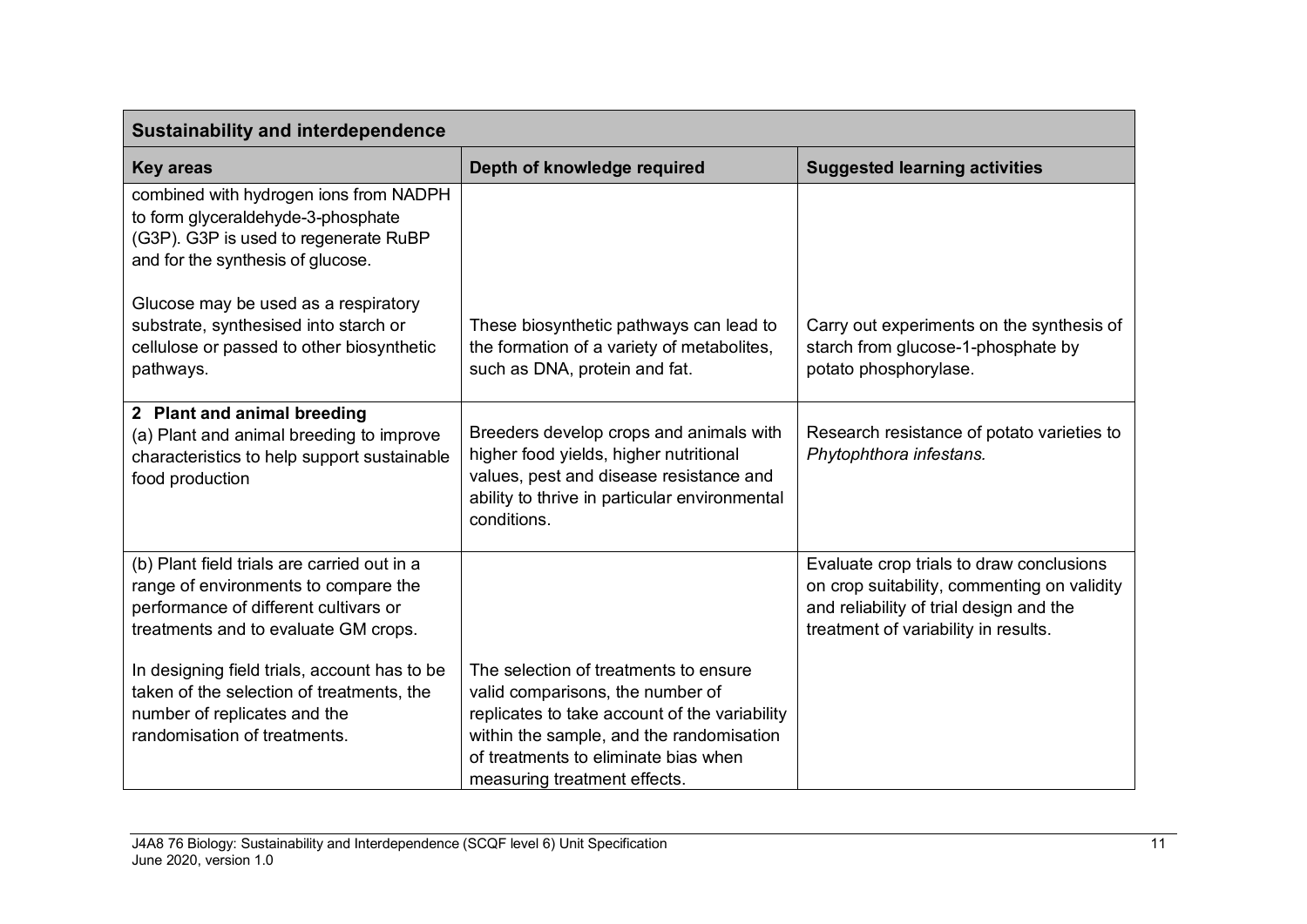| <b>Sustainability and interdependence</b>                                                                                                                                                                                                                                                  |                                                                                                                                                         |                                                                                                                                                                                                                                                                         |
|--------------------------------------------------------------------------------------------------------------------------------------------------------------------------------------------------------------------------------------------------------------------------------------------|---------------------------------------------------------------------------------------------------------------------------------------------------------|-------------------------------------------------------------------------------------------------------------------------------------------------------------------------------------------------------------------------------------------------------------------------|
| <b>Key areas</b>                                                                                                                                                                                                                                                                           | Depth of knowledge required                                                                                                                             | <b>Suggested learning activities</b>                                                                                                                                                                                                                                    |
| (c) Inbreeding<br>In inbreeding, selected related plants or<br>animals are bred for several generations<br>until the population breeds true to the<br>desired type due to the elimination of<br>heterozygotes.                                                                             | Analysis of patterns of inheritance in<br>inbreeding using monohybrid crosses                                                                           | Analyse patterns of inheritance in<br>inbreeding and outbreeding species<br>(monohybrid cross, $F_1$ and $F_2$ from two<br>true breeding parental lines).                                                                                                               |
| A result of inbreeding can be an increase<br>in the frequency of individuals who are<br>homozygous for recessive deleterious<br>alleles. These individuals will do less well<br>at surviving to reproduce. This results in<br>inbreeding depression.                                       |                                                                                                                                                         | Research the development of particular<br>crop cultivars and livestock breeds.<br>Research self-pollinating plants -<br>naturally inbreeding and less susceptible<br>to inbreeding depression due to the<br>elimination of deleterious alleles by<br>natural selection. |
| (d) Cross breeding and $F_1$ hybrids<br>In animals, individuals from different<br>breeds may produce a new crossbreed<br>population with improved characteristics.<br>The two parent breeds can be maintained<br>to produce more crossbred animals<br>showing the improved characteristic. | New alleles can be introduced to plant<br>and animal lines by crossing a cultivar or<br>breed with an individual with a different,<br>desired genotype. |                                                                                                                                                                                                                                                                         |
| In plants, $F_1$ hybrids produced by the<br>crossing of two different inbred lines,<br>create a relatively uniform heterozygous<br>crop. F <sub>1</sub> hybrids often have increased<br>vigour and yield.                                                                                  | Plants with increased vigour may have<br>increased disease resistance or increased<br>growth rate.                                                      |                                                                                                                                                                                                                                                                         |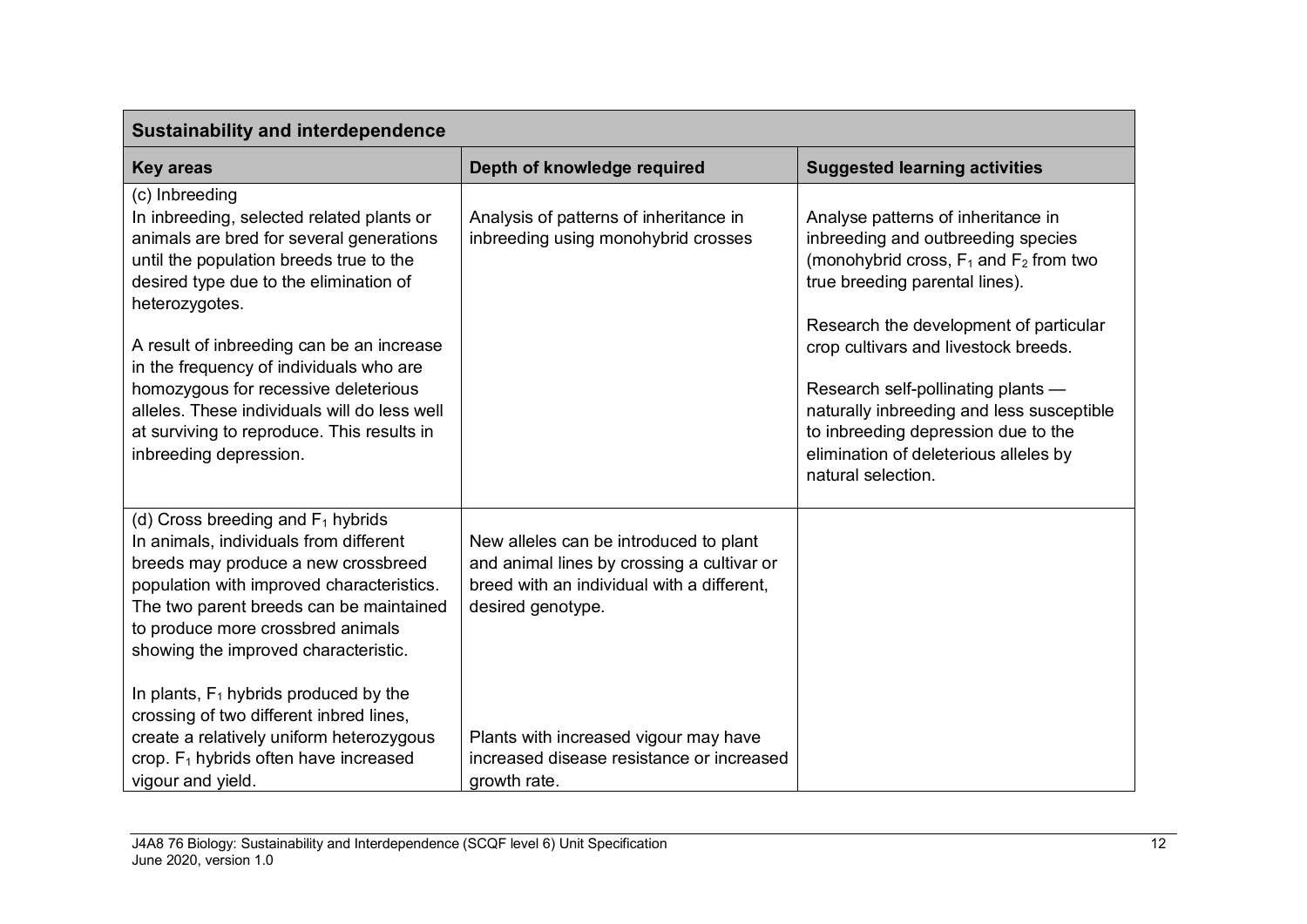| <b>Sustainability and interdependence</b>                                                                                                                                                                                                                                              |                                                                                                                                                                                                                                                                                                                                                                                                                                                                                                                      |                                                                                                                                                                                                                                                                                                         |
|----------------------------------------------------------------------------------------------------------------------------------------------------------------------------------------------------------------------------------------------------------------------------------------|----------------------------------------------------------------------------------------------------------------------------------------------------------------------------------------------------------------------------------------------------------------------------------------------------------------------------------------------------------------------------------------------------------------------------------------------------------------------------------------------------------------------|---------------------------------------------------------------------------------------------------------------------------------------------------------------------------------------------------------------------------------------------------------------------------------------------------------|
| <b>Key areas</b>                                                                                                                                                                                                                                                                       | Depth of knowledge required                                                                                                                                                                                                                                                                                                                                                                                                                                                                                          | <b>Suggested learning activities</b>                                                                                                                                                                                                                                                                    |
| In inbreeding animals and plants, $F_1$<br>hybrids are not usually bred together as<br>the F <sub>2</sub> produced shows too much<br>variation.                                                                                                                                        |                                                                                                                                                                                                                                                                                                                                                                                                                                                                                                                      |                                                                                                                                                                                                                                                                                                         |
| (e) Genetic technology<br>As a result of genome sequencing,<br>organisms with desirable genes can be<br>identified and then used in breeding<br>programmes.<br>Breeding programmes can involve crop<br>plants that have been genetically modified<br>using recombinant DNA technology. | Single genes for desirable characteristics<br>can be inserted into the genomes of crop<br>plants, creating genetically modified<br>plants with improved characteristics.<br>Details of recombinant DNA technology<br>techniques in improving crop plants are<br>not required, for example the use of<br>Agrobacterium.<br>Recombinant DNA technology in plant<br>breeding includes insertion of Bt toxin<br>gene into plants for pest resistance,<br>glyphosate resistance gene inserted for<br>herbicide tolerance. | Research plant mutations in breeding<br>programmes, for example, mutation<br>breeding has brought about improvement<br>to a number of crops in disease<br>resistance, dwarf habit (for example in<br>cereals), and chemical or nutritional<br>composition (for example low erucic acid<br>in rapeseed). |
| 3 Crop protection<br>(a) Weeds compete with crop plants,<br>while other pests and diseases damage<br>crop plants, all of which reduce<br>productivity.                                                                                                                                 |                                                                                                                                                                                                                                                                                                                                                                                                                                                                                                                      |                                                                                                                                                                                                                                                                                                         |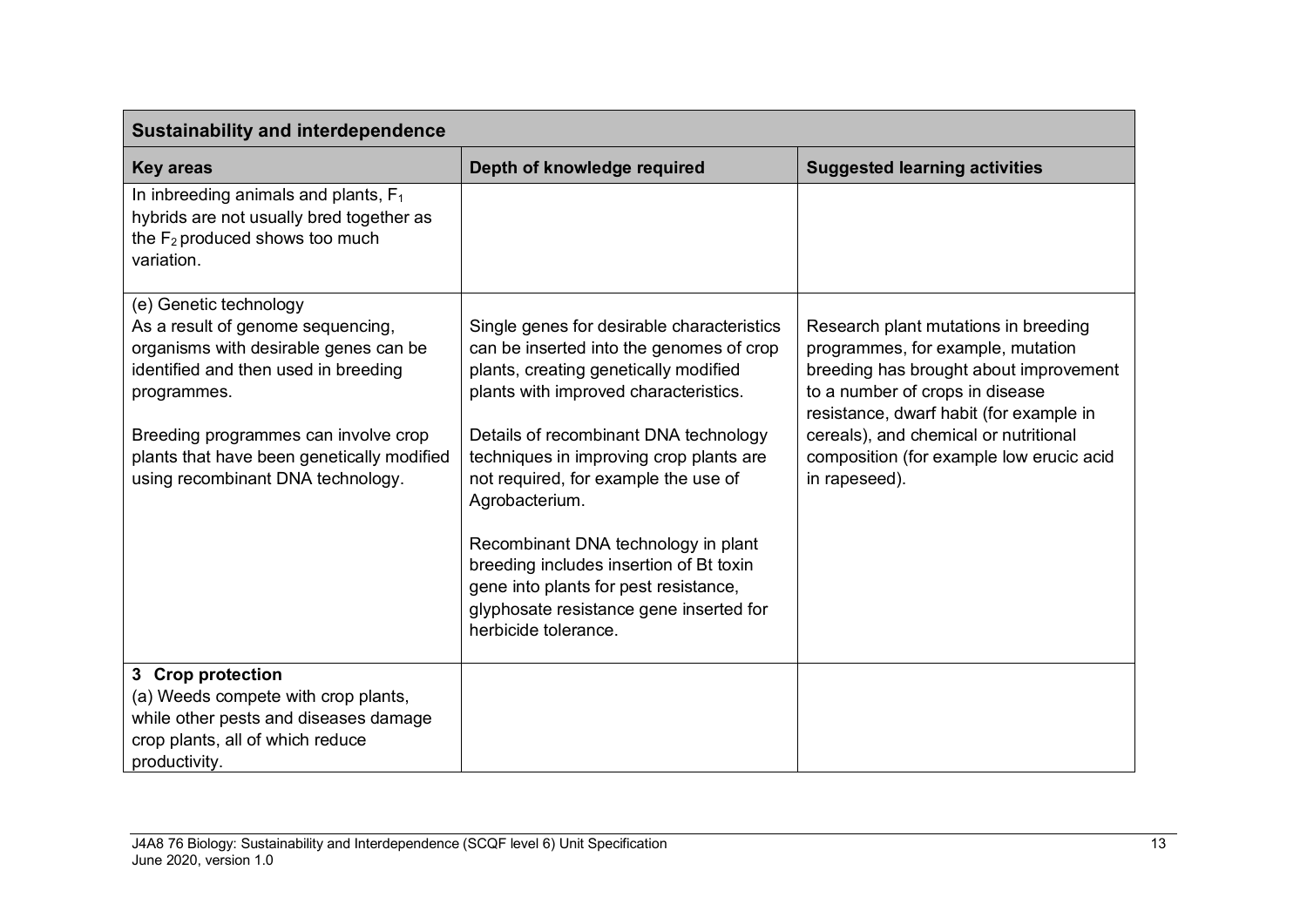| <b>Sustainability and interdependence</b>                                                                        |                                                                                                                                                                         |                                                                                                                                                                                                     |
|------------------------------------------------------------------------------------------------------------------|-------------------------------------------------------------------------------------------------------------------------------------------------------------------------|-----------------------------------------------------------------------------------------------------------------------------------------------------------------------------------------------------|
| <b>Key areas</b>                                                                                                 | Depth of knowledge required                                                                                                                                             | <b>Suggested learning activities</b>                                                                                                                                                                |
| Properties of annual weeds - rapid<br>growth, short life cycle, high seed output<br>and long-term seed viability |                                                                                                                                                                         |                                                                                                                                                                                                     |
| Properties of perennial weeds with<br>competitive adaptations - storage organs<br>and vegetative reproduction    |                                                                                                                                                                         |                                                                                                                                                                                                     |
| Most of the pests of crop plants are<br>invertebrate animals, such as insects,<br>nematode worms and molluscs.   |                                                                                                                                                                         |                                                                                                                                                                                                     |
| Plant diseases can be caused by fungi,<br>bacteria or viruses, which are often<br>carried by invertebrates.      |                                                                                                                                                                         |                                                                                                                                                                                                     |
| (b) Control of weeds, other pests and<br>diseases by cultural methods                                            | Ploughing, weeding and crop rotation                                                                                                                                    | Research the incidence and viability of<br>potato cyst nematodes in samples of soil<br>continuously cropped with potatoes and in<br>samples of soil cropped with potatoes as<br>part of a rotation. |
| (c) The advantages of pesticides, which<br>are either selective or systemic                                      | Pesticides include herbicides to kill<br>weeds, fungicides to control fungal<br>diseases, insecticides to kill insect pests,<br>molluscicides to kill mollusc pests and | Research the control of weeds, pests<br>and/or diseases of agricultural crops by<br>cultural and chemical means.                                                                                    |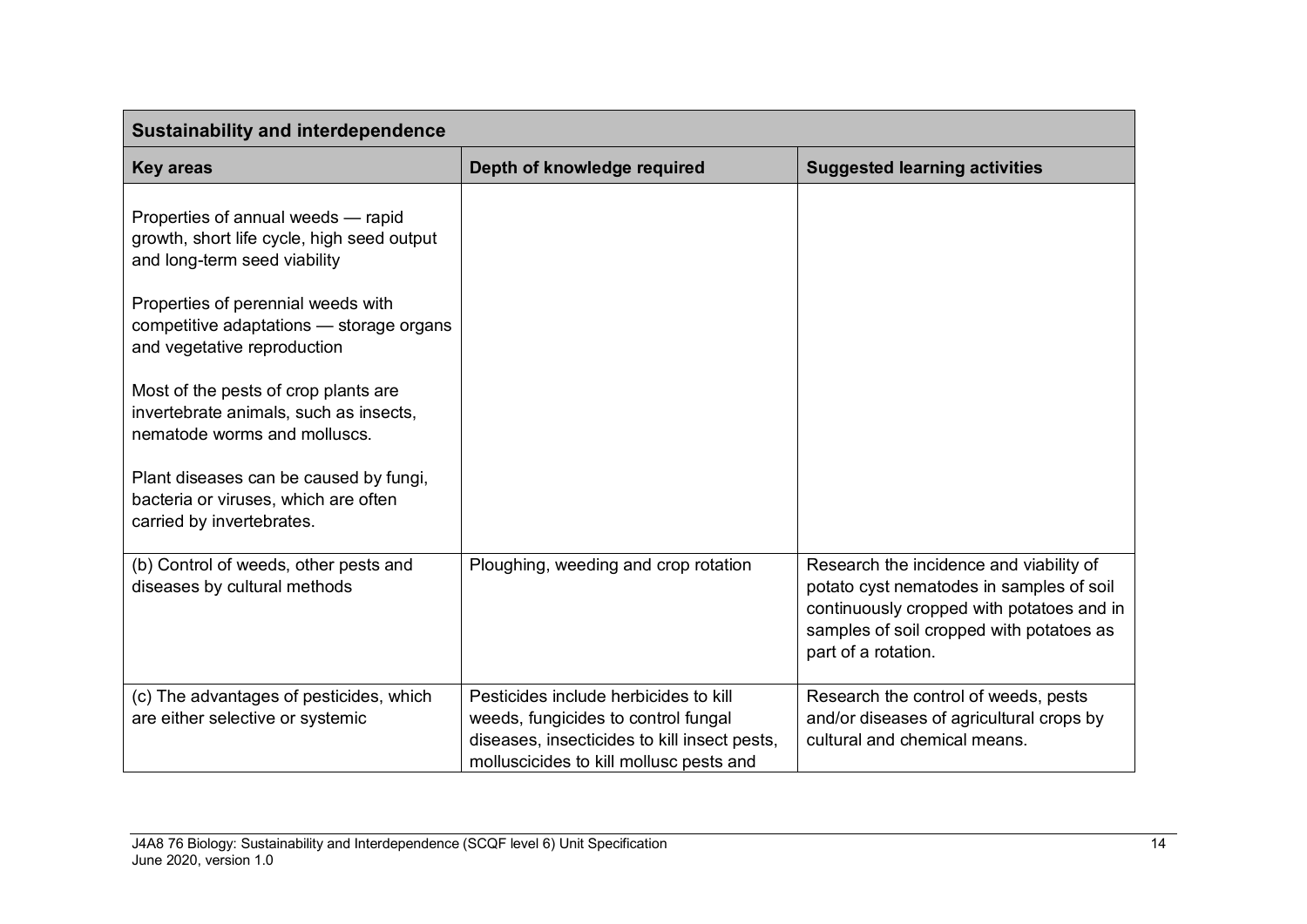| <b>Sustainability and interdependence</b>                                                                                                                        |                                                                                                                                                                        |                                                                                       |
|------------------------------------------------------------------------------------------------------------------------------------------------------------------|------------------------------------------------------------------------------------------------------------------------------------------------------------------------|---------------------------------------------------------------------------------------|
| <b>Key areas</b>                                                                                                                                                 | Depth of knowledge required                                                                                                                                            | <b>Suggested learning activities</b>                                                  |
|                                                                                                                                                                  | nematicides to kill nematode pests.                                                                                                                                    |                                                                                       |
|                                                                                                                                                                  | Selective herbicides have a greater effect<br>on certain plant species (broad leaved<br>weeds).                                                                        |                                                                                       |
|                                                                                                                                                                  | Systemic herbicide spreads through<br>vascular system of plant and prevents<br>regrowth.                                                                               |                                                                                       |
|                                                                                                                                                                  | Systemic insecticides, molluscicides and<br>nematicides spread through the vascular<br>system of plants and kill pests feeding on<br>plants.                           |                                                                                       |
| Problems with pesticides: toxicity to<br>non-target species, persistence in the<br>environment, bioaccumulation or<br>biomagnification in food chains, producing | Applications of fungicide based on<br>disease forecasts are more effective than<br>treating diseased crops.                                                            |                                                                                       |
| resistant populations of pests                                                                                                                                   | Bioaccumulation is a build-up of a<br>chemical in an organism. Biomagnification<br>is an increase in the concentration of a<br>chemical moving between trophic levels. |                                                                                       |
| (d) Control of weeds, other pests and<br>diseases by biological control and                                                                                      | In biological control, the control agent is a<br>natural predator, parasite or pathogen of                                                                             | Research methods of biological control,<br>for example control of glasshouse whitefly |
| integrated pest management                                                                                                                                       | the pest.                                                                                                                                                              | with the parasitic wasp Encarsia, red                                                 |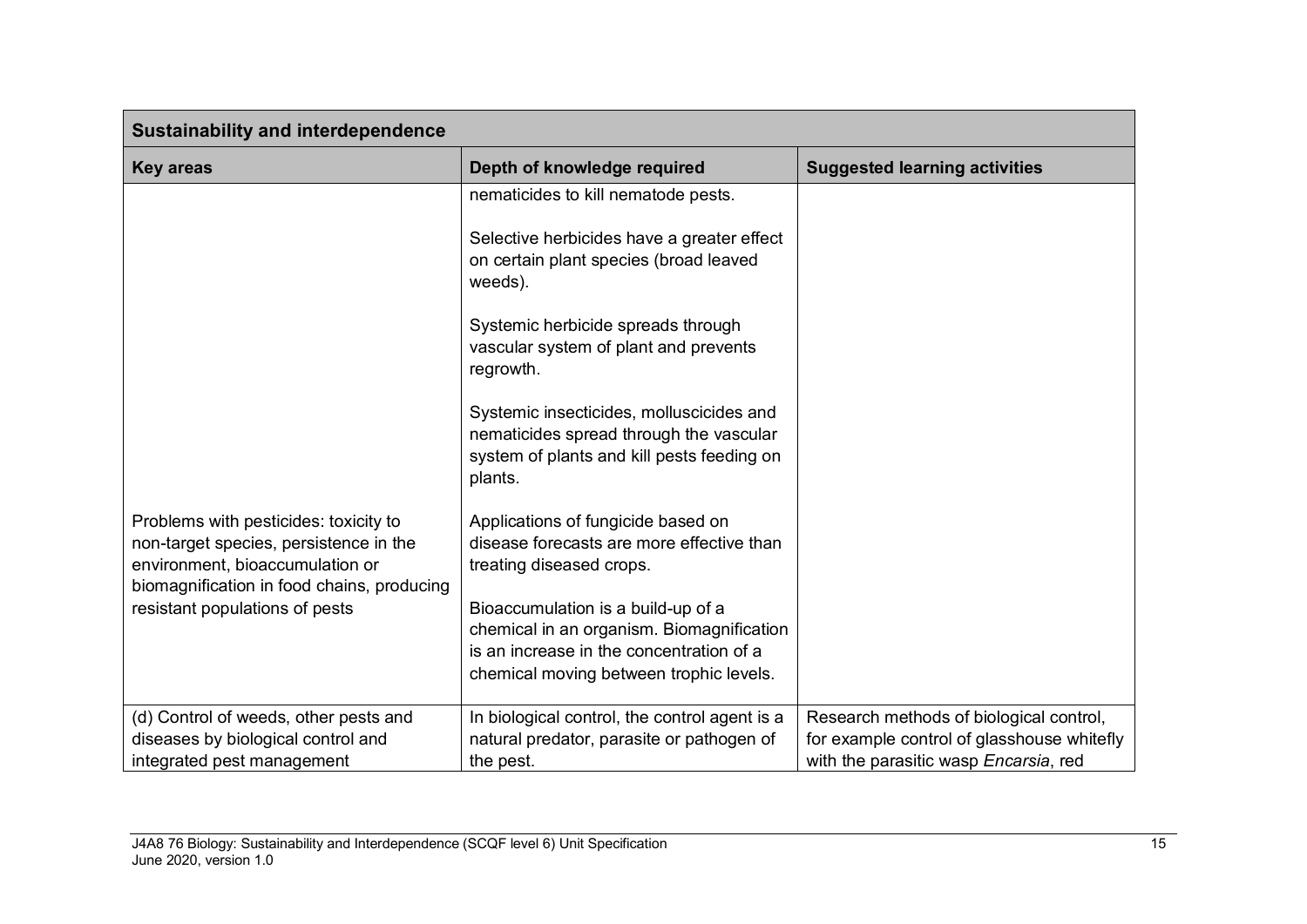| <b>Sustainability and interdependence</b>                                                                                                                             |                                                                                                                                                                                                                                                                                                                                                                                                              |                                                                                                                              |
|-----------------------------------------------------------------------------------------------------------------------------------------------------------------------|--------------------------------------------------------------------------------------------------------------------------------------------------------------------------------------------------------------------------------------------------------------------------------------------------------------------------------------------------------------------------------------------------------------|------------------------------------------------------------------------------------------------------------------------------|
| <b>Key areas</b>                                                                                                                                                      | Depth of knowledge required                                                                                                                                                                                                                                                                                                                                                                                  | <b>Suggested learning activities</b>                                                                                         |
|                                                                                                                                                                       | Integrated pest management is a<br>combination of chemical, biological and<br>cultural control.                                                                                                                                                                                                                                                                                                              | spider mite with the predatory mite<br>Phytoseiulus and butterfly caterpillars with<br>the bacterium Bacillus thuringiensis. |
| Risks with biological control                                                                                                                                         | The control organism may become an<br>invasive species, parasitise, prey on or be<br>a pathogen of other species.                                                                                                                                                                                                                                                                                            | Compare the chemical and biological<br>control of the red spider mite.                                                       |
| 4 Animal welfare<br>The costs, benefits and ethics of providing<br>different levels of animal welfare in<br>livestock production                                      | Intensive farming is less ethical than<br>free-range farming due to poorer animal<br>welfare.<br>Free-range requires more land and is<br>more labour intensive but can be sold at a<br>higher price and animals have a better<br>quality of life.<br>Intensive farming often creates conditions<br>of poor animal welfare but is often more<br>cost effective, generating higher profit as<br>costs are low. | Research the five freedoms for animal<br>welfare.                                                                            |
| Behavioural indicators of poor animal<br>welfare are stereotypy, misdirected<br>behaviour, failure in sexual or parental<br>behaviour and altered levels of activity. | Very low (apathy) or very high (hysteria)<br>levels of activity.                                                                                                                                                                                                                                                                                                                                             |                                                                                                                              |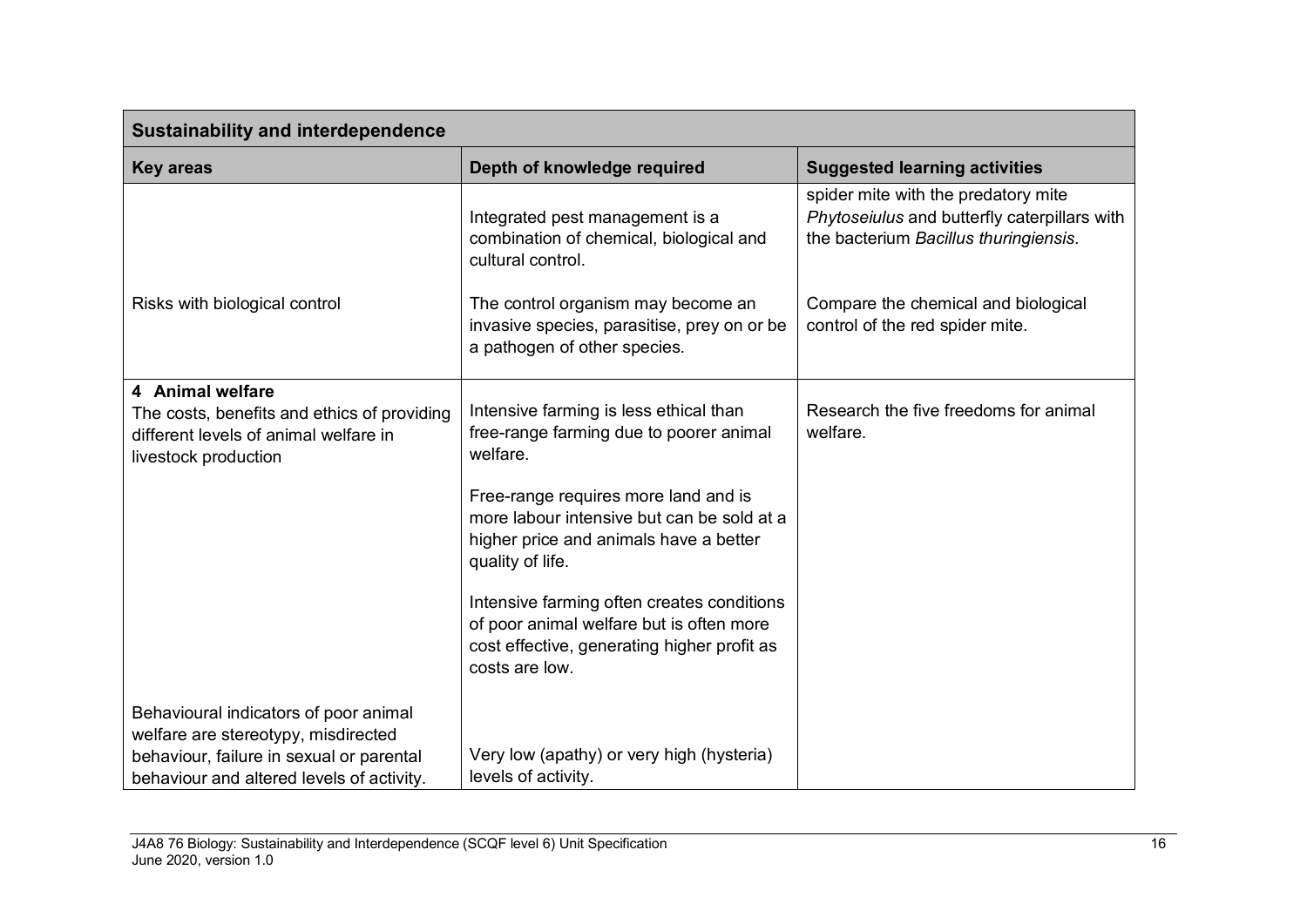| <b>Sustainability and interdependence</b>                                                                             |                                                                                                                |                                         |
|-----------------------------------------------------------------------------------------------------------------------|----------------------------------------------------------------------------------------------------------------|-----------------------------------------|
| <b>Key areas</b>                                                                                                      | Depth of knowledge required                                                                                    | <b>Suggested learning activities</b>    |
| 5 Symbiosis<br>Symbiosis - co-evolved intimate<br>relationships between members of two<br>different species           | Types of symbiotic relationship -<br>parasitism and mutualism<br>Knowledge of commensalism is not<br>required. |                                         |
| (a) Parasitic relationships and<br>transmission                                                                       |                                                                                                                | Observe microscope slides of parasites. |
| A parasite benefits in terms of energy or<br>nutrients, whereas its host is harmed by<br>the loss of these resources. |                                                                                                                |                                         |
| Parasites often have limited metabolism<br>and cannot survive out of contact with a<br>host.                          |                                                                                                                |                                         |
| Transmission of parasites to new hosts<br>using direct contact, resistant stages and<br>vectors.                      |                                                                                                                |                                         |
| Some parasitic life cycles involve<br>intermediate (secondary) hosts to allow<br>them to complete their life cycle.   |                                                                                                                |                                         |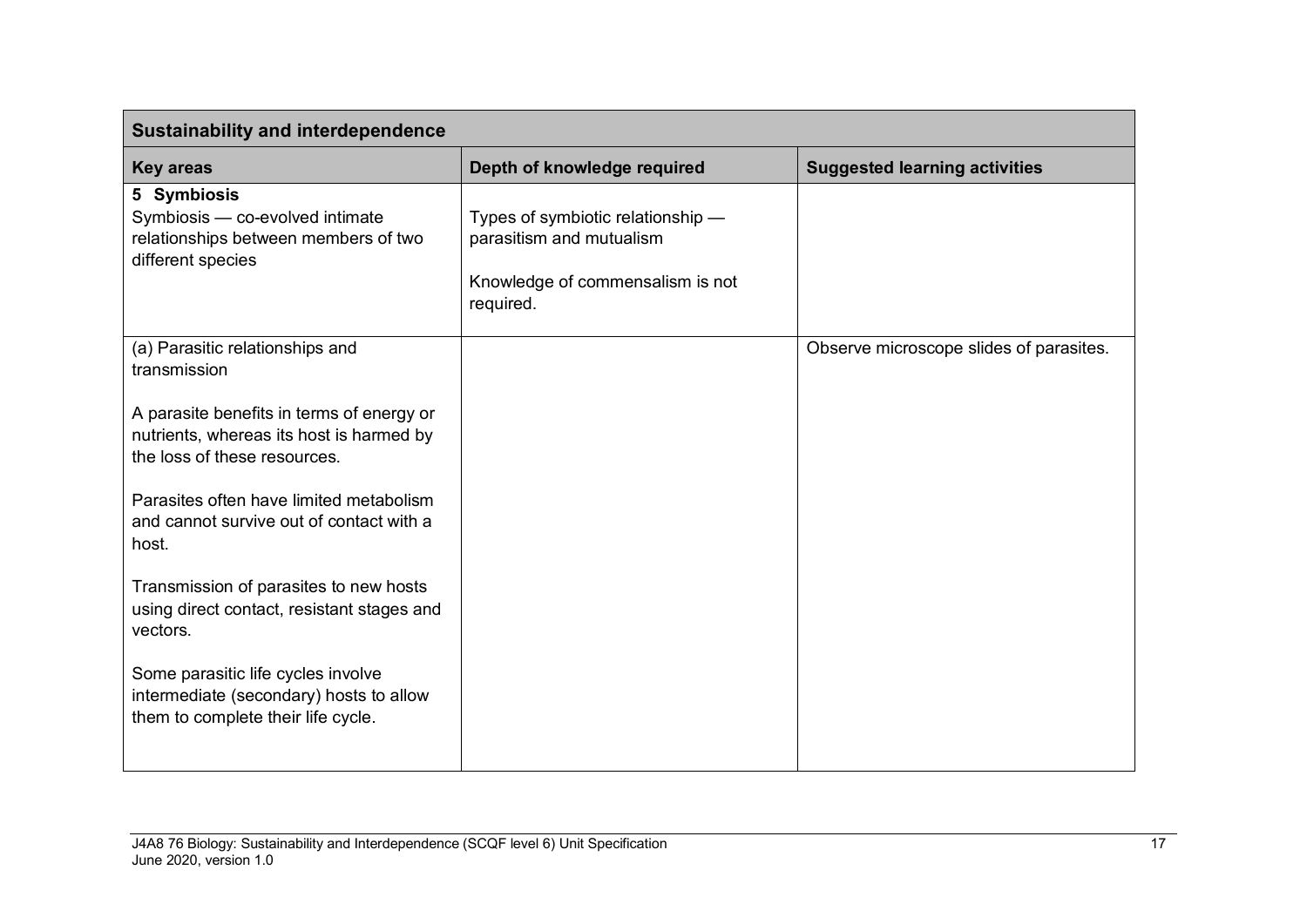| <b>Sustainability and interdependence</b>                                                                                                                                                      |                                                                                                                                                                                                                                                                                                                                                                                                                                                                                                                                          |                                                                                    |
|------------------------------------------------------------------------------------------------------------------------------------------------------------------------------------------------|------------------------------------------------------------------------------------------------------------------------------------------------------------------------------------------------------------------------------------------------------------------------------------------------------------------------------------------------------------------------------------------------------------------------------------------------------------------------------------------------------------------------------------------|------------------------------------------------------------------------------------|
| <b>Key areas</b>                                                                                                                                                                               | Depth of knowledge required                                                                                                                                                                                                                                                                                                                                                                                                                                                                                                              | <b>Suggested learning activities</b>                                               |
| (b) Mutualism                                                                                                                                                                                  |                                                                                                                                                                                                                                                                                                                                                                                                                                                                                                                                          |                                                                                    |
| Both mutualistic partner species benefit in<br>an interdependent relationship.                                                                                                                 |                                                                                                                                                                                                                                                                                                                                                                                                                                                                                                                                          |                                                                                    |
| 6 Social behaviour<br>(a) Many animals live in social groups and<br>have behaviours that are adapted to<br>group living, such as social hierarchy,<br>co-operative hunting and social defence. | Social hierarchy is a rank order within a<br>group of animals consisting of dominant<br>and subordinate members. In a social<br>hierarchy, dominant individuals carry out<br>ritualistic (threat) displays while<br>subordinate animals carry out<br>appeasement behaviour to reduce<br>conflict.<br>Social hierarchies increase the chances of<br>the dominant animal's favourable genes<br>being passed on to offspring. Animals<br>often form alliances in social hierarchies<br>to increase their social status within the<br>group. |                                                                                    |
|                                                                                                                                                                                                | Co-operative hunting may benefit<br>subordinate animals as well as dominant<br>ones, as they may gain more food than by<br>foraging alone. Less energy is used per<br>individual. Co-operative hunting enables                                                                                                                                                                                                                                                                                                                           | View video clips of orca, wolves, lions and<br>chimpanzees co-operatively hunting. |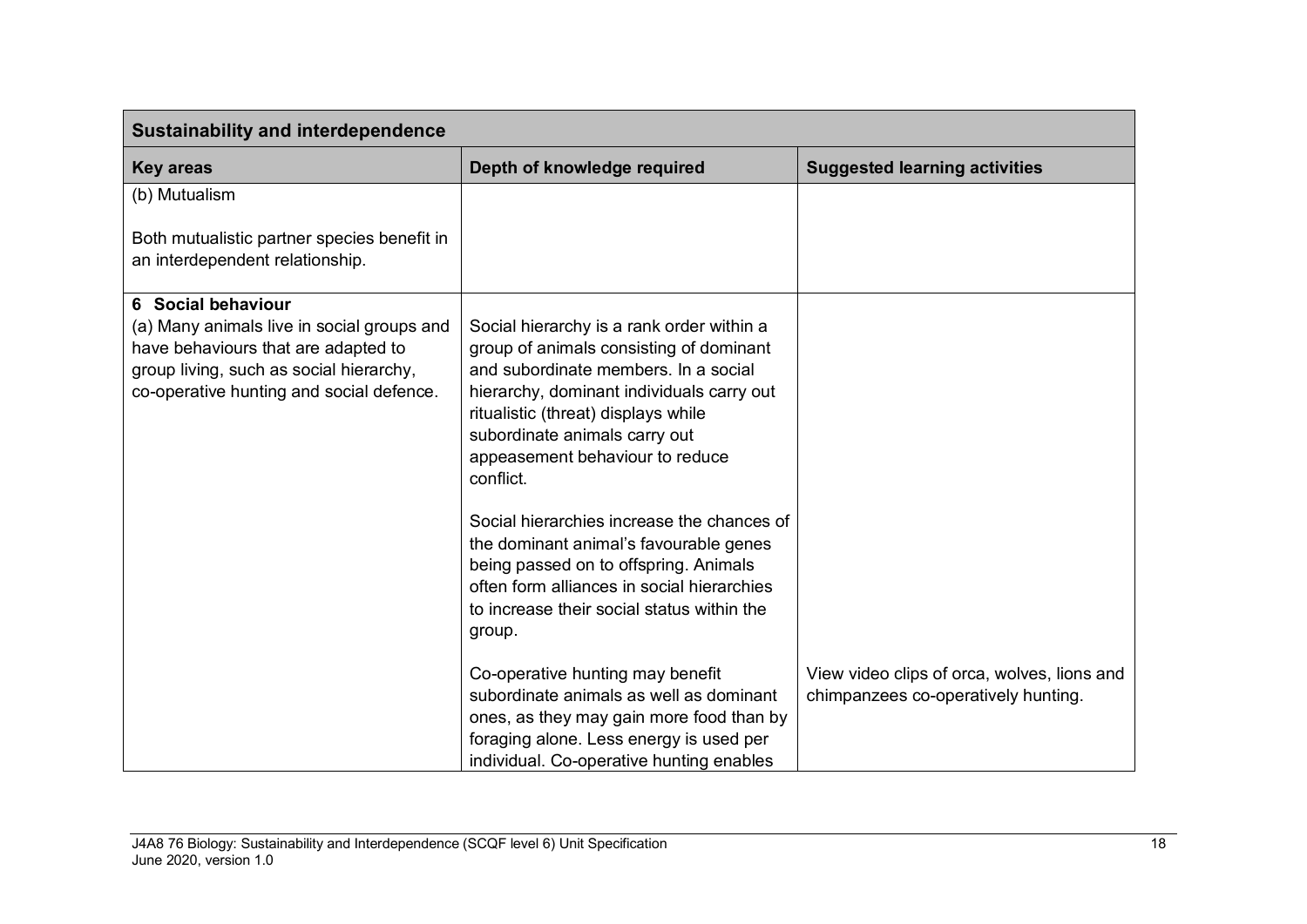| <b>Sustainability and interdependence</b>                                                                                                                                                                   |                                                                                                                                                                                                                                                                                                           |                                                                                                                       |  |
|-------------------------------------------------------------------------------------------------------------------------------------------------------------------------------------------------------------|-----------------------------------------------------------------------------------------------------------------------------------------------------------------------------------------------------------------------------------------------------------------------------------------------------------|-----------------------------------------------------------------------------------------------------------------------|--|
| <b>Key areas</b>                                                                                                                                                                                            | Depth of knowledge required                                                                                                                                                                                                                                                                               | <b>Suggested learning activities</b>                                                                                  |  |
|                                                                                                                                                                                                             | larger prey to be caught and increases the<br>chance of success.<br>Social defence strategies increase the<br>chance of survival as some individuals<br>can watch for predators while others can<br>forage for food. Groups adopt specialised<br>formations when under attack, protecting<br>their young. | View video clips of social defence in musk<br>oxen, meerkats and starlings.                                           |  |
| (b) Altruism and kin selection and its<br>influence on survival                                                                                                                                             |                                                                                                                                                                                                                                                                                                           |                                                                                                                       |  |
| An altruistic behaviour harms the donor<br>individual but benefits the recipient.<br>Behaviour that appears to be altruistic can<br>be common between a donor and a<br>recipient if they are related (kin). | Reciprocal altruism, where the roles of<br>donor and recipient later reverse, often<br>occurs in social animals.                                                                                                                                                                                          | Research reciprocal altruism using the<br>prisoner's dilemma.<br>Analyse data on helper behaviour and<br>relatedness. |  |
| The donor will benefit in kin selection in<br>terms of the increased chances of survival<br>of shared genes in the recipient's<br>offspring or future offspring.                                            |                                                                                                                                                                                                                                                                                                           |                                                                                                                       |  |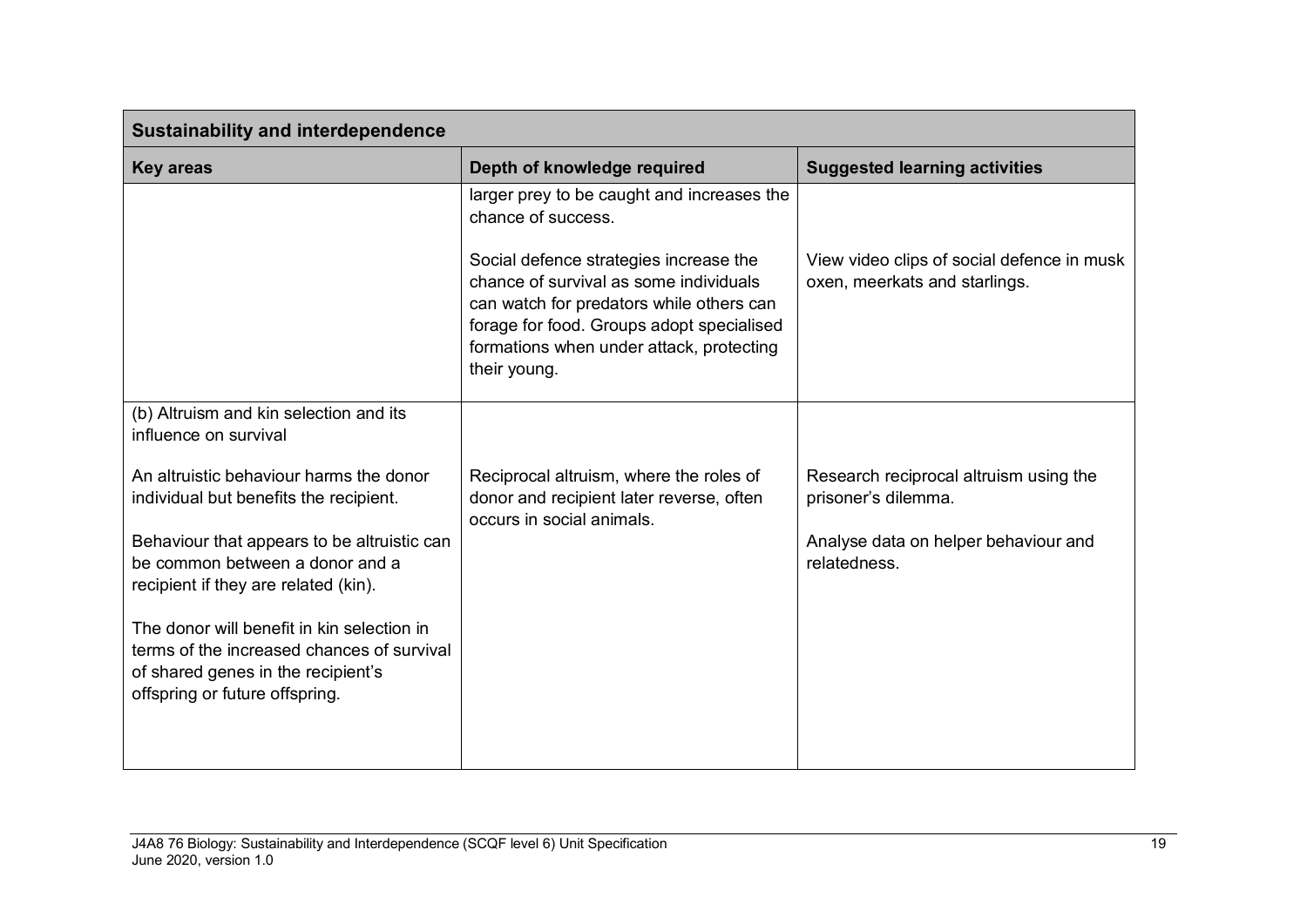| <b>Sustainability and interdependence</b>                                                                                                                                                                                  |                                                                                                                                                                                                                    |                                                                                                  |  |
|----------------------------------------------------------------------------------------------------------------------------------------------------------------------------------------------------------------------------|--------------------------------------------------------------------------------------------------------------------------------------------------------------------------------------------------------------------|--------------------------------------------------------------------------------------------------|--|
| <b>Key areas</b>                                                                                                                                                                                                           | Depth of knowledge required                                                                                                                                                                                        | <b>Suggested learning activities</b>                                                             |  |
| (c) Social insects and the structure of their<br>society in which only some individuals<br>(queens and drones) contribute<br>reproductively<br>Most members of the colony are sterile<br>workers who co-operate with close | Social insects include bees, wasps, ants<br>and termites.<br>Other examples of workers' roles include<br>defending the hive, collecting pollen and<br>carrying out waggle dances to show the<br>direction of food. | View video clips of the queen's role and<br>workers' roles in termite and honey bee<br>colonies. |  |
| relatives to raise relatives.                                                                                                                                                                                              | Sterile workers raise relatives to increase<br>survival of shared genes.                                                                                                                                           |                                                                                                  |  |
| (d) Primate behaviour<br>Primates have a long period of parental<br>care to allow learning of complex social<br>behaviour.                                                                                                 |                                                                                                                                                                                                                    |                                                                                                  |  |
| Complex social behaviours support the<br>social hierarchy. This reduces conflict<br>through ritualistic display and<br>appeasement behaviour.                                                                              | Grooming, facial expression, body posture<br>and sexual presentation                                                                                                                                               | View video clips of primate behaviour.                                                           |  |
| Alliances form between individuals, which<br>are often used to increase social status<br>within the group.                                                                                                                 |                                                                                                                                                                                                                    |                                                                                                  |  |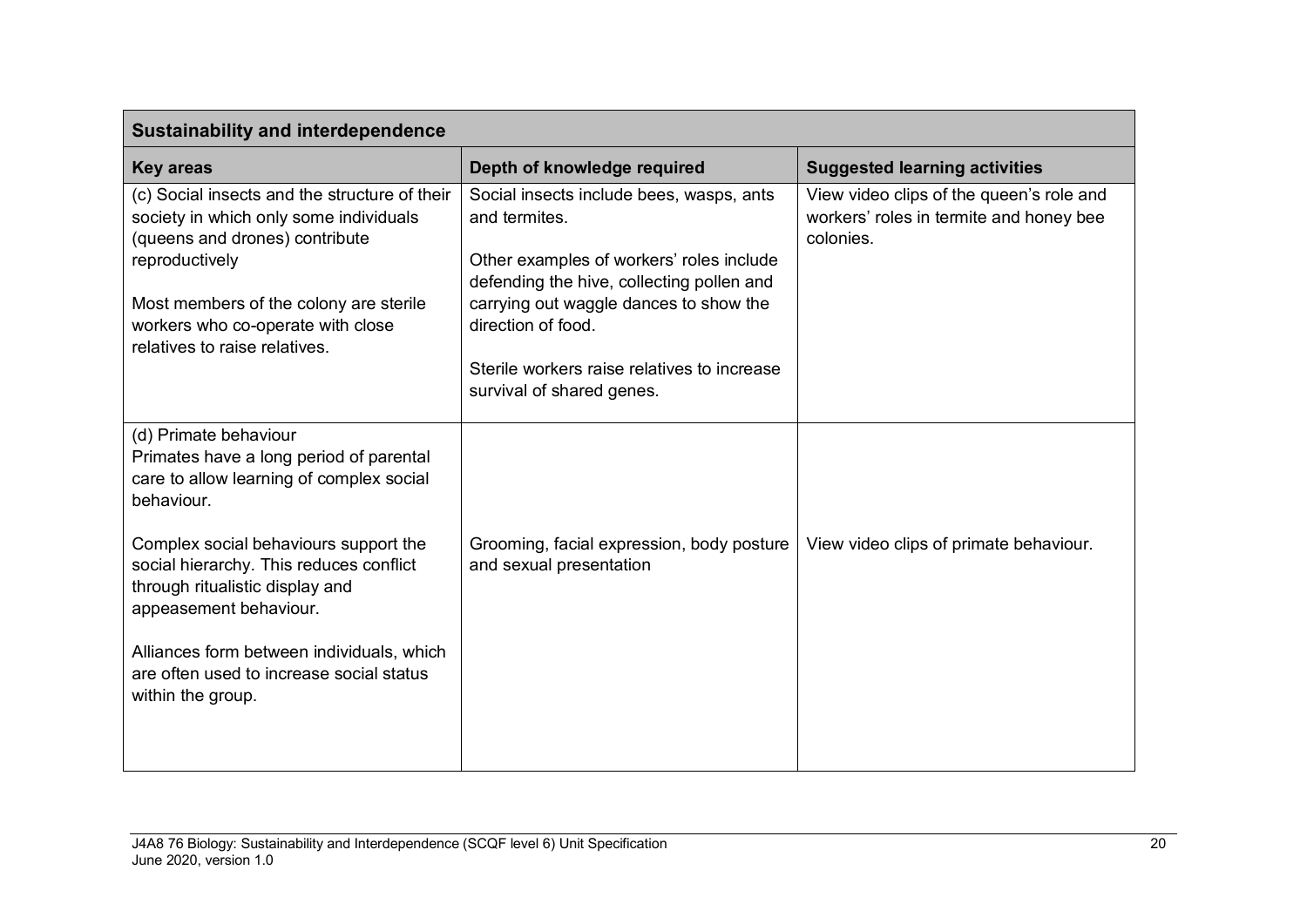| <b>Sustainability and interdependence</b>                                                                                                                                                    |                                                                                                                                                                                                    |                                                                                                                                                                      |  |
|----------------------------------------------------------------------------------------------------------------------------------------------------------------------------------------------|----------------------------------------------------------------------------------------------------------------------------------------------------------------------------------------------------|----------------------------------------------------------------------------------------------------------------------------------------------------------------------|--|
| <b>Key areas</b>                                                                                                                                                                             | Depth of knowledge required                                                                                                                                                                        | <b>Suggested learning activities</b>                                                                                                                                 |  |
| 7 Components of biodiversity<br>Components of biodiversity are genetic<br>diversity, species diversity and ecosystem<br>diversity.                                                           |                                                                                                                                                                                                    | Research the importance of producing a<br>central database of all known species and<br>the difficulties involved in ensuring its<br>accuracy.                        |  |
| Genetic diversity is the number and<br>frequency of all the alleles within a<br>population.                                                                                                  | If one population of a species dies out<br>then the species may have lost some of<br>its genetic diversity, and this may limit its<br>ability to adapt to changing conditions.                     | Use fieldwork studies to compare<br>biodiversity indices of different areas, for<br>example: polluted versus unpolluted river,<br>an ecosystem with invasive species |  |
| Species diversity comprises the number<br>of different species in an ecosystem (the<br>species richness) and the proportion of<br>each species in the ecosystem (the<br>relative abundance). | A community with a dominant species has<br>a lower species diversity than one with the<br>same species richness but no particularly<br>dominant species.                                           | versus an ecosystem with native species,<br>a disturbed habitat versus an undisturbed<br>habitat.                                                                    |  |
| Ecosystem diversity refers to the number<br>of distinct ecosystems within a defined<br>area.                                                                                                 |                                                                                                                                                                                                    | Analyse data on island biogeography.                                                                                                                                 |  |
| 8 Threats to biodiversity<br>(a) Exploitation and recovery of<br>populations and the impact on their<br>genetic diversity                                                                    | With overexploitation, populations can be<br>reduced to a low level but may still<br>recover. Some species have a naturally<br>low genetic diversity in their population<br>and yet remain viable. | Analyse data on exploitation of whale or<br>fish populations.                                                                                                        |  |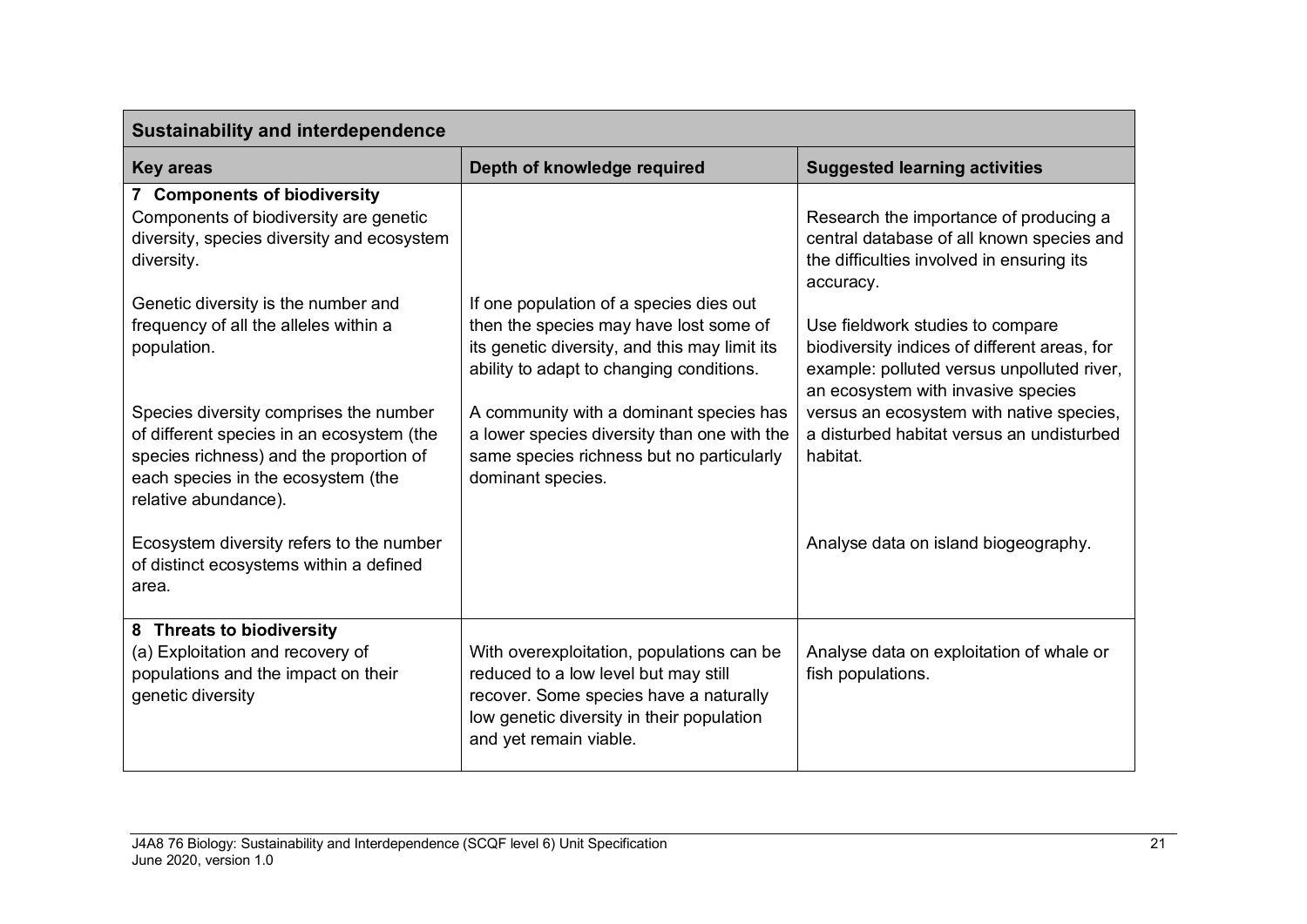| <b>Sustainability and interdependence</b>                                                                                                                                                                                                                |                                                                                                                                                                                                  |                                                                                                         |  |
|----------------------------------------------------------------------------------------------------------------------------------------------------------------------------------------------------------------------------------------------------------|--------------------------------------------------------------------------------------------------------------------------------------------------------------------------------------------------|---------------------------------------------------------------------------------------------------------|--|
| <b>Key areas</b>                                                                                                                                                                                                                                         | Depth of knowledge required                                                                                                                                                                      | <b>Suggested learning activities</b>                                                                    |  |
| The bottleneck effect - small populations<br>may lose the genetic variation necessary<br>to enable evolutionary responses to<br>environmental change.                                                                                                    | In small populations, this loss of genetic<br>diversity can be critical for many species,<br>as inbreeding can result in poor<br>reproductive rates.                                             | Research impact of naturally low genetic<br>diversity within cheetah populations.                       |  |
| (b) Habitat loss, habitat fragments and<br>their impact on species richness                                                                                                                                                                              |                                                                                                                                                                                                  |                                                                                                         |  |
| The clearing of habitats has led to habitat<br>fragmentation. Degradation of the edges<br>of habitat fragments results in increased<br>competition between species as the<br>fragment becomes smaller. This may<br>result in a decrease in biodiversity. | More isolated fragments and smaller<br>fragments exhibit a lower species<br>diversity.                                                                                                           | Research impact of habitat fragmentation<br>and benefits of habitat corridors for tiger<br>populations. |  |
| To remedy widespread habitat<br>fragmentation, isolated fragments can be<br>linked with habitat corridors.                                                                                                                                               | The corridors allow movement of animals<br>between fragments, increasing access to<br>food and choice of mate. This may lead to<br>recolonisation of small fragments after<br>local extinctions. |                                                                                                         |  |
| (c) Introduced, naturalised and invasive<br>species and their impact on native<br>populations                                                                                                                                                            |                                                                                                                                                                                                  |                                                                                                         |  |
| Introduced (non-native) species are those<br>that humans have moved either                                                                                                                                                                               |                                                                                                                                                                                                  |                                                                                                         |  |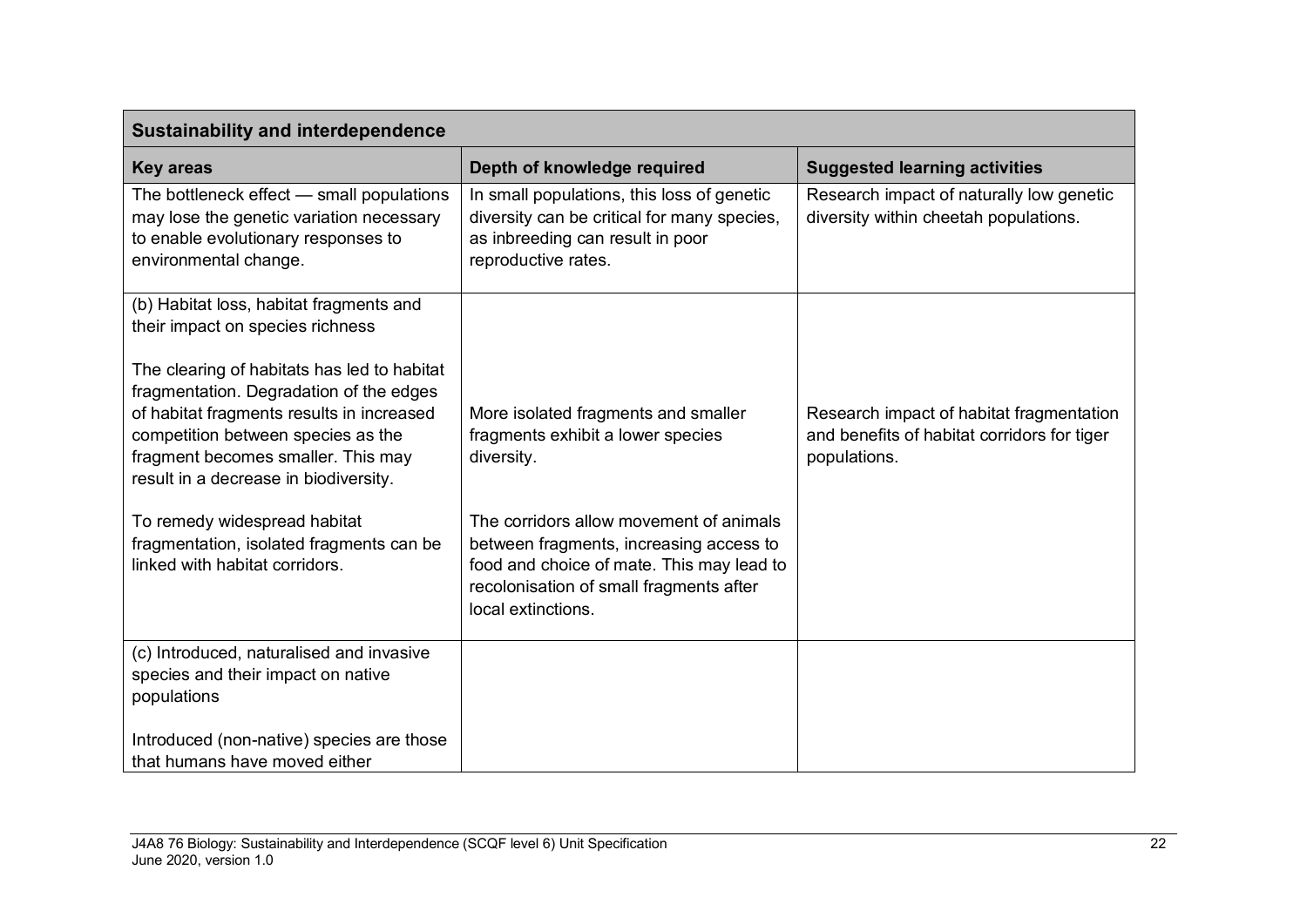| <b>Sustainability and interdependence</b>                                                                                                                                                                                                                                                                                                                                                                     |                             |                                      |  |
|---------------------------------------------------------------------------------------------------------------------------------------------------------------------------------------------------------------------------------------------------------------------------------------------------------------------------------------------------------------------------------------------------------------|-----------------------------|--------------------------------------|--|
| <b>Key areas</b>                                                                                                                                                                                                                                                                                                                                                                                              | Depth of knowledge required | <b>Suggested learning activities</b> |  |
| intentionally or accidentally to new<br>geographic locations.                                                                                                                                                                                                                                                                                                                                                 |                             |                                      |  |
| Those that become established within wild<br>communities are termed naturalised<br>species.                                                                                                                                                                                                                                                                                                                   |                             |                                      |  |
| Invasive species are naturalised species<br>that spread rapidly and eliminate native<br>species, therefore reducing species<br>diversity. Invasive species may well be<br>free of the predators, parasites,<br>pathogens and competitors that limit their<br>population in their native habitat. Invasive<br>species may prey on native species,<br>out-compete them for resources or<br>hybridise with them. |                             |                                      |  |